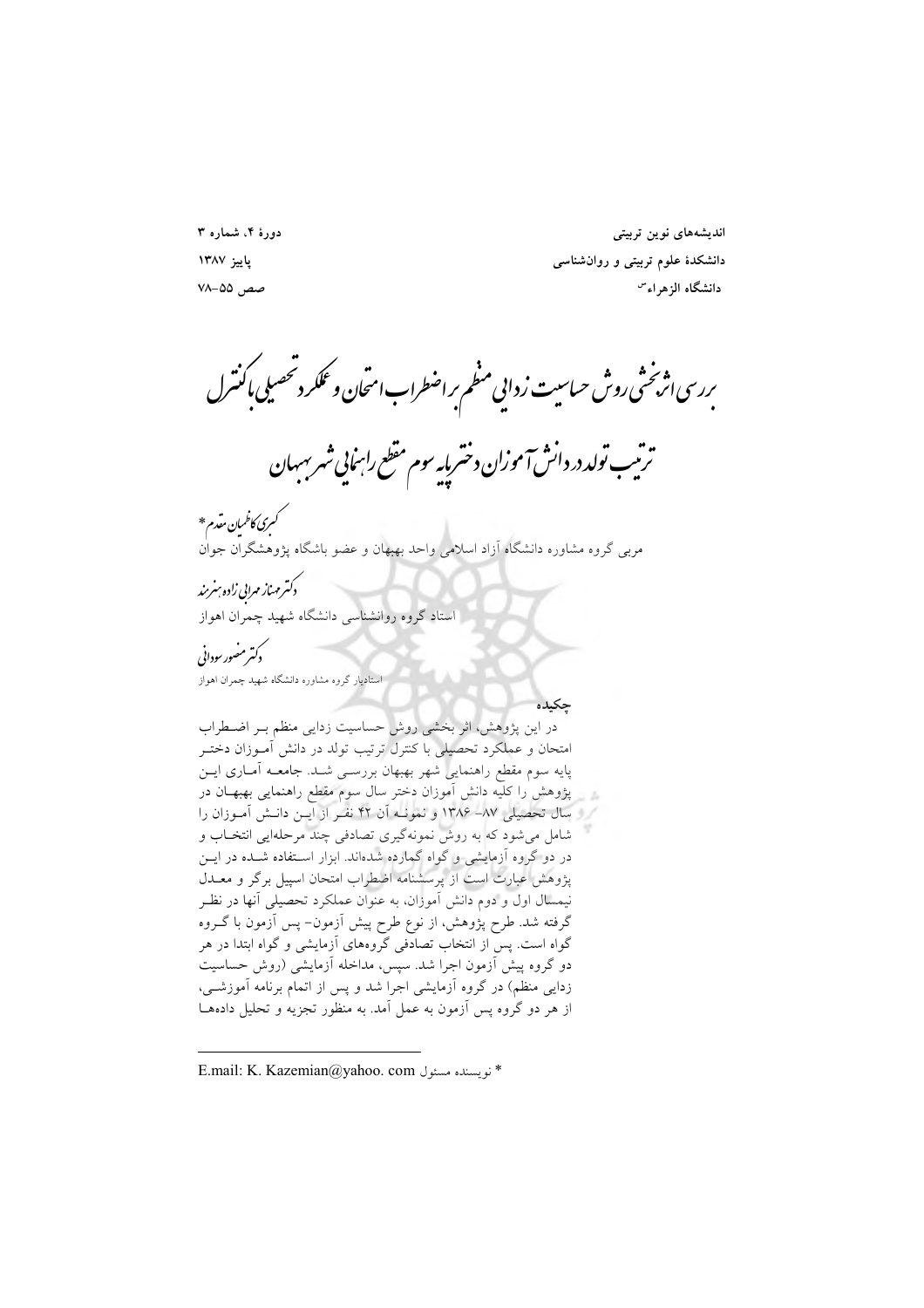۵۶<br>۵۶ - المسلم اندیشههای نوین تربیتی، دورهٔ ۴ / شماره ۳

علاوه بر روش هبای آمبار توصیفی نظیـر میبانگین و انحـراف معیبار از روش هساى أمسار استنباطي هماننسد تحليسل واريسانس چنسد متغيسرى (MANOVA) استفاده شد. نتايج حاصل از تحليل دادهها نـشان داد كـه روش حساسیتزدایی منظم، کاهش اضطراب امتحان و افزایش عملکرد تحصیلی دانش آموزان دختر گروه آزمایشی را در مقایسه بـا گـروه گـواه ىاعث شد. كليد واژەها: حساسیت زدایی منظم، اضطراب امتحان، عملک و تحصیلی، ترتیب ته لد.

#### مقدمه

اختلالات اضطرابی کودکان و نوجوانان را برای اولین بار، در سومین راهنمای تشخیصی و آماری اختلالات روانی، انجمن روانپزشکی اَمریکا<sup>\</sup> (۱۹۷۸) مطرح کـرد. در ایــن طبقــه بنــدی تشخيصي از اختلالات اضطرابي كودكان و نوجوانان اطلاعات كاملي ارائه شـد. از آن بــه بعــد، دربارهٔ راهنمای تشخیصی و آماری اختلالات روانی به طور متوالی تجدید نظر شـده اسـت. در طبقه بندي DSM-IV تنها اضطراب جدايي به عنوان بخشي از اختلالات تشخيصي در كودكان و نوجوانان ذکر شده است. با وجود این، اختلال اضطراب فراگیر و فوبیای اجتمـاعی در طبقـه بندي اختلالات اضطرابي كودكان و نوجوانان گنجانده شـده اسـت. گرچـه اضـطراب، ويژگـي اصلی هر کدام از این اختلالات است، اما عوامل زمینهای یا موقعیتی ویژهای وجود دارد که بین آنها افتراق مي گذارد. در طبقه بندي DSM-IV و ساير طبقه بنــديهـياي انجمــن روانيزشــكي آمریکا به طور مشخص بــه اضــطراب آموزشــگاهی ٔ اشــارهای نــشده اســت، لـیکن بــه پدیــده اضطراب در سطح وسیعی توجه شده اسـت، کـه مـیتوان از آنهـا اضـطراب آموزشـگاهی و اضطراب امتحان<sup>۳</sup> را استنباط کرد (پاسارلو<sup>۴</sup> و همکاران، ۱۹۹۹). اضطراب امتحان به عنوان پدیدهای شایع و مهم آموزشی، بــا اضــطراب عمــومی رابطــهای

نزدیک دارد، با این حال ویژگیها و مشخصههای خاصی دارد، که آن را از اضطراب عمـومی

<sup>1.</sup> American Psychiatric Association Diagnostic and Statistical Manual of Mental Disorders (DSM-111)

<sup>2.</sup> school anxiety

<sup>3.</sup> test anxiety

<sup>4.</sup> Passarello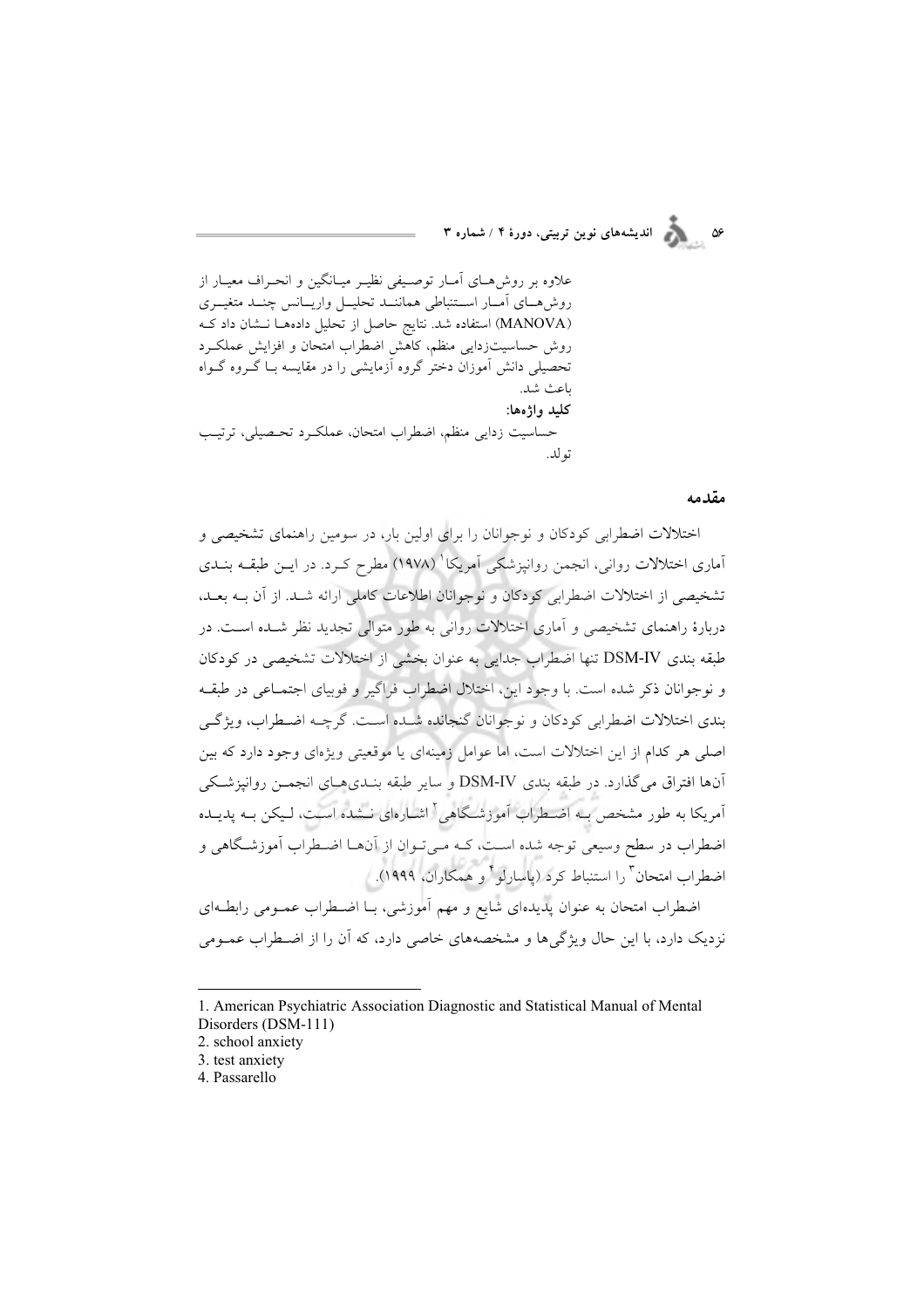مجزا می کند. اثرهای منفی اضطراب امتحان بر پیشرفت تحصیلی در تحقیقات زیادی تأیید شده است (ساراسون ْ، ١٩٨٠؛ اسپیل برگر ْ، ١٩٩٥).

سیبر "(۱۹۸۰) اضطراب امتحان را حالت خاصی از اضطراب عمومی میداند که پاسخهـای پدیدار شناختی ٌ، فیزیولوژیکی و رفتاری مرتبط با ترس از شکست را شامل است و فــرد آن را در موقعیتهای ارزیابی تجربه می کند. هنگامی که اضطراب امتحـان رخ مـی۵هــد بــسیاری از فرأيندهاي شناختي و توجهي با عملكرد مؤثر فرد تداخل مي كنند.

به طور کلی از روش های درمانی و آموزشی مختلفی، مانند آمـوزش تـن آرامـی، آمـوزش ایمن سازی در مقابل استرس، آموزش مهارتهای مطالعه، پسخوراند زیستی و مداخلـههـای شناختی– رفتاری استفاده شده است، که هر کدام اثر بخشی متفاوتی بر اضطراب امتحان داشته اند، با وجود این حساسیت زدایی منظم تنها یا توأم با تکنیکهای رفتاری، بیشتر از درمانهـای دیگر، در درمان اضطراب امتحان استفاده شده است (اسپیل برگر، ۱۹۹۵؛ ساپ°، ۱۹۹۹).

یکی از خدمات ماندنی آدلر، اعتقاد به این است که ترتیب تولد، در کودکی تأثیر اجتماعی مهمی دارد، تأثیری که سبک زندگی خبود را از آن بـه وجبود مـی آوریـم. بـا وجبود ایـن کـه همشیرها والدین یکسانی دارند و در یک خانه زندگی میکنند، محیطهای اجتمـاعی هماننـدی ندارند. بزرگتر یا کوچکتر بودن از همشیرهای دیگـر و قـرار داشـتن در معـرض نگـرش۵هـای متفاوت والدین شرایط کودکی مختلفی را به وجود می آورد، که به تعیین کردن شخصیت کمک می کند. به اعتقاد آدلر فرزندان اول به سوی گذشته گرایش دارند، در پیارهٔ آینیده بیدبین، و بیه حفظ نظم و اقتدار علاقه مند هستند. فرزندان دوم با فرزندان اول رقابت می کنند و بـرای جـاه طلب بودن مستعد هستند. فرزندان آخر، که نیاز به پیش افتـادن از همــشیرهای دیگــر آن۱مـا را برمی|نگیزاند، ممکن است در زندگی پیشرفتهای زیادی داشته باشـند. تـک فرزنـدان ممکــن است زودتر جا بیفتند اما وقتی کـه در مدرســه کــانون توجــه قــرار نمــی گیرنــد دچــار ضــربه مي شوند. (شولتز <sup>ع</sup>و شولتز، ١٩٩٨، ترجمهٔ يحيى سيد محمدي، ١٣٨۴).

<sup>1.</sup> Sarason

<sup>2.</sup> Spielberger

<sup>3.</sup> Sieber

<sup>4.</sup> henomenological

<sup>5.</sup> Sapp

<sup>6.</sup> Schultz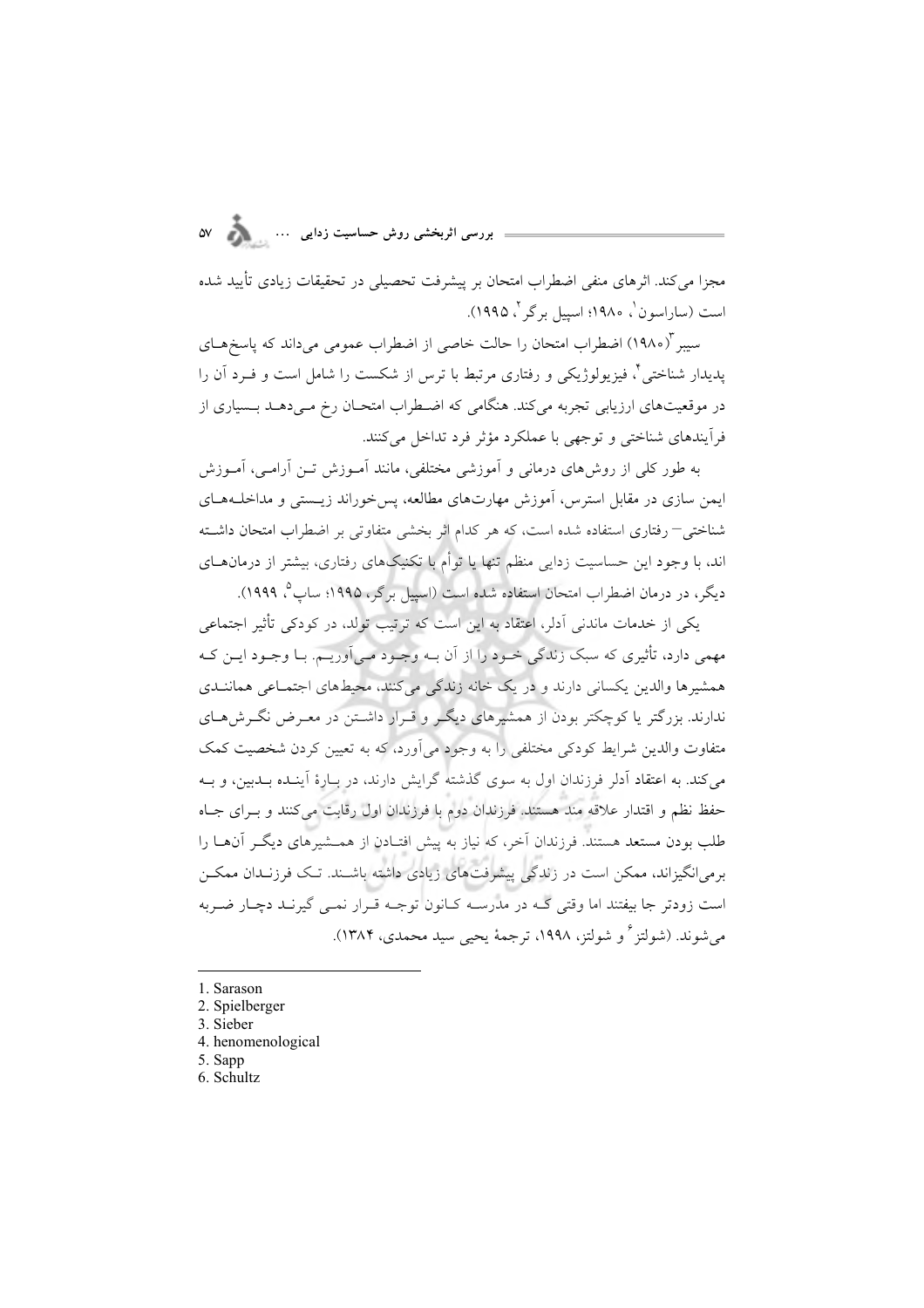### ۵۸ میسمه از مسلمه ای نوین تربیتی، دورهٔ ۴ / شماره ۳<br>۱

فرزندان اول همواره از فرزندان بعدی در انواع ازمونهای پیشرفت در انکلیسی، ریاضیات، مهارتهای کلامی و استدلال کلامی نمرههای بالاتری میگیرند (آیزنک و کوک سـان'، ۱۹۶۹؛ کلاغان و مک نامار<sup>۲</sup>ا، ۱۹۷۲؛ پالهاس و شیفر<sup>۳</sup>، ۱۹۸۱، به نقل از شولتز و شولتز، ۱۹۹۸)

پژوهش دیگری نشان داد که فرزندان اول در ازمونهای افسردگی و اضطراب، نمـرههـای کمتر و در اعتماد به نفس نمرههای بیشتری از فرزندان بعدی کسب کردند (گیتــز<sup>۲</sup> و همکــاران ۱۹۸۸، به نقل از شولتز و شولتز، ۱۹۹۸).

ملینک و راسل<sup>0</sup>(۱۹۷۶) در پژوهشی ۲۷ دانش آموز نوجوان را به شیوهٔ تــصادفی انتخــاب به دو گروه ازمایشی و یک گروه گواه تقسیم کردند. انها دو روش درمـانی حــساسیت زدایــی منظم و شناخت درمانی را برای کاهش اضطراب امتحان به کار بردند. بعد از ۱۰ جلسه درمــان، اضطراب امتحان گروههای ازمایشی نسبت به گروه گواه به طور معنی داری کـاهش یافــت. در اثربخش تر بودن هیچ یک از روش۱ها تفاوت ملاحظهپذیری به دست نیامد.

اسنایدر و دیفن باخر ٔ (۱۹۷۷) میزان اثربخشی روش۵ای تــن اَرامــی و حــساسیت زدایــی منظم را در درمان اضطراب امتحان دانش اموزان مقایسه کردند. نتـایج نــشان داد کــه دو گــروه أزمایشی پس از درمان، اضطراب امتحان کمتری نسبت به گـروه گــواه داشــتند (p=۰/۰۱)، امــا تنها گروه حساسیت زدایی منظم اضطراب امتحان تسهیل کنندهٔ بیشتری نشان داد. تحت شرایط استرس، ازمودنیهایی که درمان شده بودند، کمتر نگران و مضطرب بودند و تواناییهای انهـا در مقایسه با گروه گواه مطلوب تر بود.

هودسمن<sup>۷</sup> و همکاران (۱۹۸۴) تأثیر درمانی حـساسیت زدایـی مـنظم را در ۹۷ دانـشجوی مبتلا به اضطراب امتحان بررسی کردند. نتایج نشان داد که میانگین نمرههای اضـطراب امتحـان بازدارنده گروه ازمایشی بعد از درمان نسبت به گروه گواه به طـور معنـی داری کــاهش یافــت (p= ۰/۰۱ , t=۶۷/۲ در صورتی که میانگین نمرههای اضطراب تسهیل کننده گـروه آزمایــشی

- 1. Eysenck & Cookson
- 2. Kellaghan & MacNamara
- 3. Paulhus & Shaffer
- 4. Gates
- 5. Melinck & Russel
- 6. Snyder & Deffenbacher
- 7. Hudesman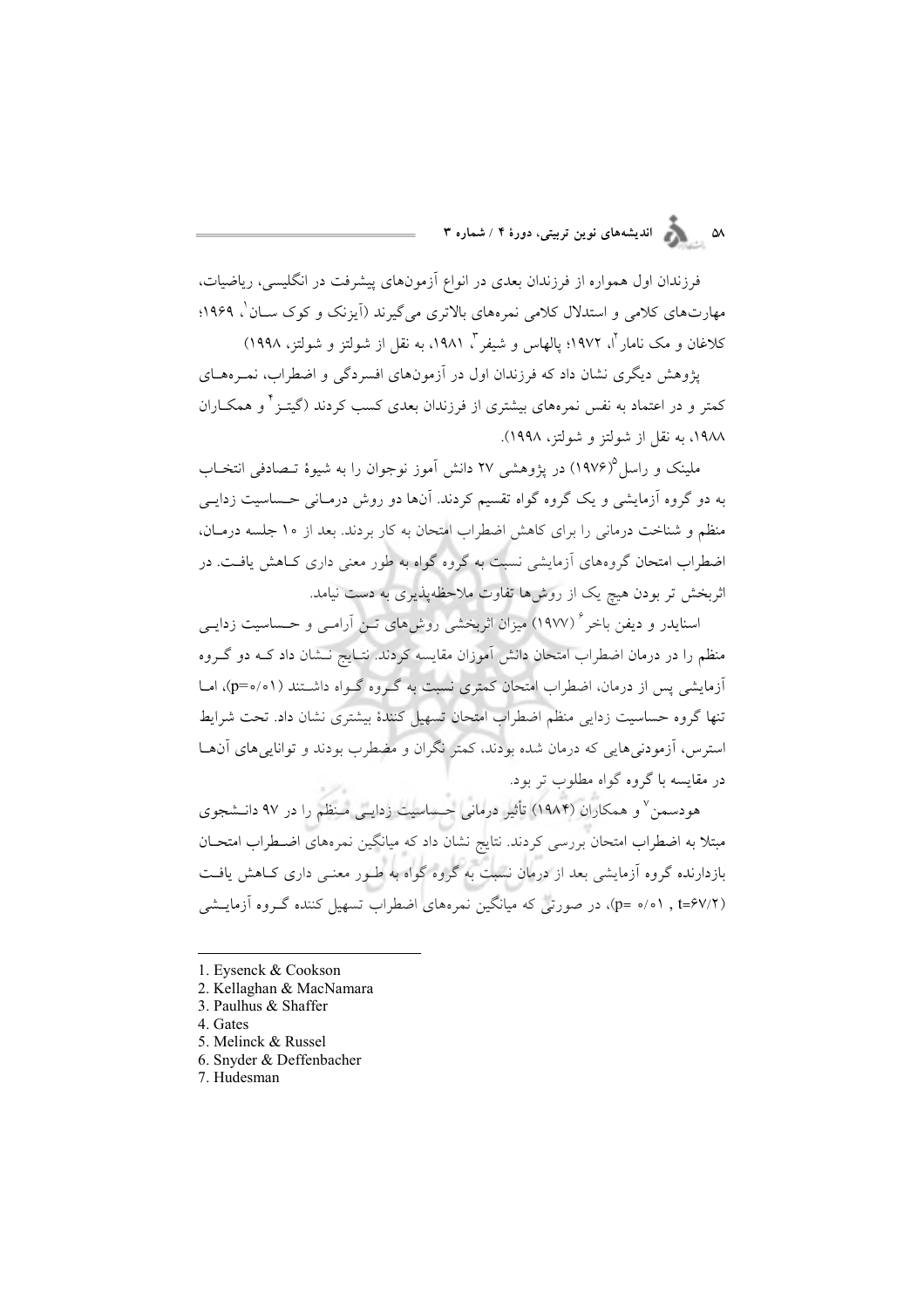در بعد از درمان نسبت به گروه گواه بـه طـور معنـی داری کـاهش نیافـت. معـدل نمـرههـای دانشجویانی که با روش حساسیت زدایی منظم درمان شدهاند نسبت به گروه گواه به طور معنی داري افزايش يافت (٥٥/٥=p).

بر اساس تحقیقی که اشنایدر و نوید (۱۹۹۳) در دانـشجویان مبـتلا بـه اضـطراب امتحـان ریاضی انجام دادند به این نتیجه دست یافتند، که حساسیت زدایی منظم و آموزش ایمن سازی در برابر استرس در کاهش اضطراب امتحان تأثیر دارند.

واگ و یاپاسدورف<sup>۲</sup> (۱۹۹۵) اثر بخشی درمان۱ای شـناختی، حـساسیت زدایــی مـنظم و پسخوراند زیستی را در دانش آموزان دبیرستانی بررسی کردند. نتایج نشان داد کـه درمـانهـای شناختی و حساسیت زدایی منظم در درمان اضطراب امتحان مؤثرتر بودند.

کندی و دویک<sup>۳</sup> (۱۹۹۹) درمانهای چند وجهی (اَمـوزش تـن اَرامـی، حــساسیت زدایــی منظم و مداخلات شناختی – رفتاری) را برای دانشجویان مبتلا بــه اضـطراب امتحـان بــه کــار بردند. نتایج نشان داد، که درمان چند وجهی بـر کـاهش اضـطراب امتحـان تـأثیری مهــم دارد. همچنین، بعد از درمان به طور جالب توجهی عملکرد تحصیلی آزمـودنی۵مـا افـزایش یافـت و اضطراب صفت آنها بعد از درمان به طور معنی داری کاهش یافت.

فتحی آشتیانی (۱۳۸۱) در تحقیقی روشهای شناخت درمانی و حساسیت زدایی منظم در كاهش اضطراب امتحان را مقايسه كرد. نتايج حاصل از اجراى پس آزمون و مقايسه آن با پيش .<br>آزمون نشان داد که در گروههای آزمایشی، در مقایسه با گروه گواه، اضِطراب امتحـان بــه طــور معنی داری کاهش یافت. ولی بین دو روش شناخت درمانی و حساسیت زدایی مـنظم تفـاوت معنی داری مشاهده نشد. همچنین در آزمون پیگیری که یک ماه بعد انجام شد، تـأثیر دو روش برمال تفاسع علوم الساتي هم چنان باقی ماند.

ابوالقاسمی (۱۳۸۱) طی تحقیقی که در دانش آموزان سال دوم دبیرستان های اهـواز انجـام داد به این نتیجه رسید که حساسیت زدایی منظم و آموزش ایمن سـازی در مقابـل اســترس در كاهش اضطراب امتحان تأثير دارند. همچنين نتايج تحقيق ابوالقاسمي نشان داد كه بين فرزندان

- 1. Schneider & Nevid
- 2. Vagg & Papsdorf
- 3. Kennedy & Doepke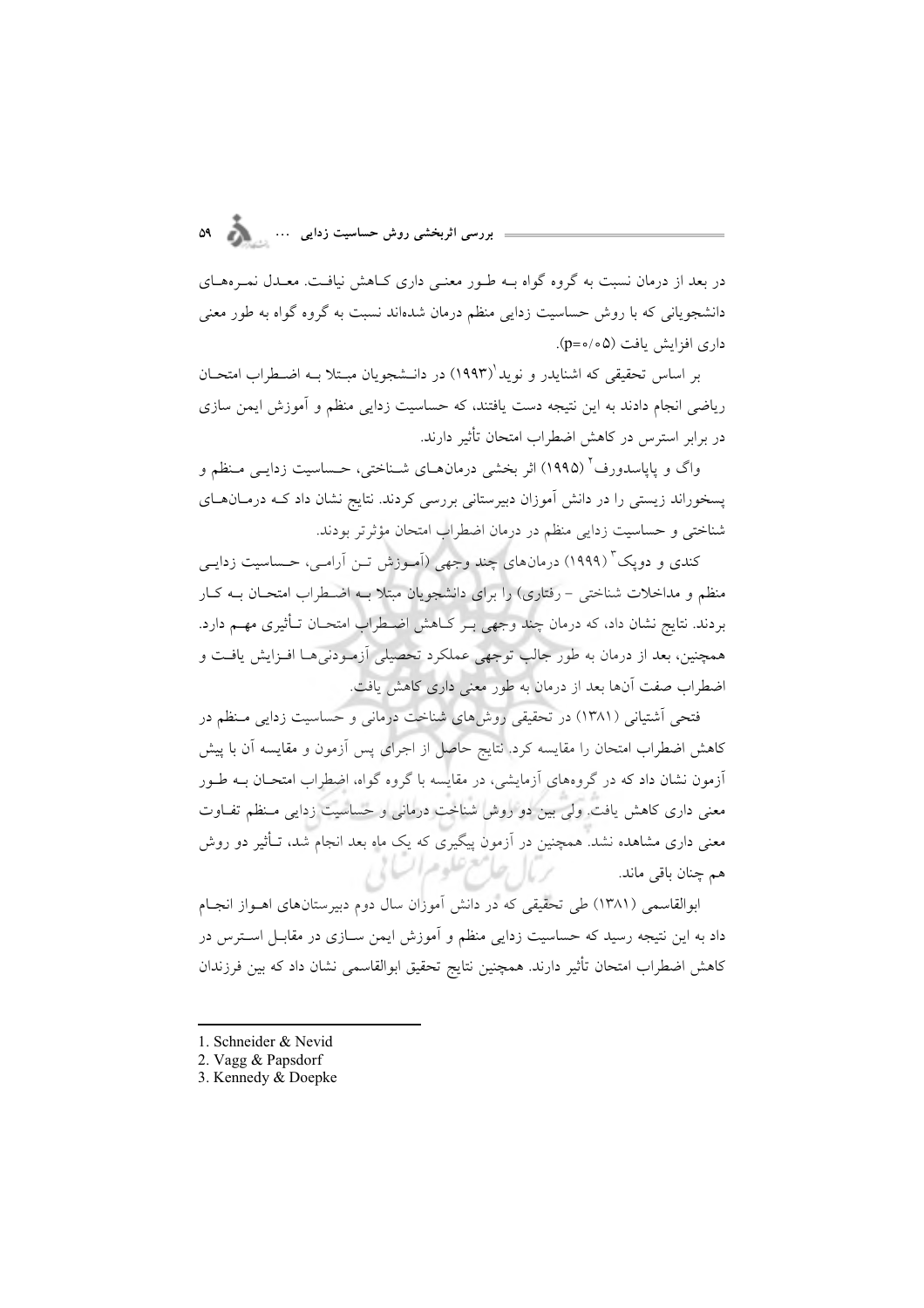# .<br>۶۰ - مسلم الندیشههای نوین تربیتی، دورهٔ ۴ / شماره ۳

اول، دوم، سوم، چهارم، پنجم و بالاتر از لحاظ میزان اضطراب امتحان تفـاوت وجـود دارد، بــه گونهای که آزمودنیهای فرزند پنجم و دوم (۱۸/۴ و ۱۸/۳ درصد) در نمونـهٔ تحقیـق بیــشترین آمار آزمودنی های مبتلا به اضطراب امتحان را به خود اختصاص دادند. حال آن که میــزان همــه گیرشناسی اضطراب امتحان فرزندان اول، کمترین میزان (۱۵/۹ درصد) اسـت. آزمـون مجــذور کای نشان داد که بین ترتیب تولد و فراوانی میزان ابتلا به اضطراب امتحان دانش آموزان رابطـه معنی داری وجود دارد(٥٠١-٥٥هـ af= ۵ ،p=٥/٥٥١) =کای دو) به ايـن معنـي کـه آزمـودني هـای فرزند اول اضطراب امتحان کمتری را نسبت به آزمودنی های دیگر نشان می دهند.

کریمی باغملک وعبـادی (۱۳۸۵) بــا انجــام پژوهــشی بــا عنــوان بررســی تــأثیر دو روش بازسازی شناختی و حساسیت زدایی منظم بر کاهش اضطراب ریاضی دانش آموزان دختر سال سوم راهنمایی شهر اهواز به این نتیجه رسیدند، که روشهای درمانی حساسیت زدایی متظم و بازسازی شناختی در دورهٔ درمان کاهش اضطراب ریاضی آزمودنیها را باعث می شـود و پـس از درمان (يعني دو ماه پس از پايان درمان) كارايي روش بازسازي شناختي كاهش يافت، ولـي تأثیر روش حساسیت زدایی منظم همچنان ثابت باقی می ماند.

پژوهش های گذشته نشان دادهاند که روش حساسیت زدایـی مـنظم در کـاهش اضـطراب امتحان نقش داشتهاند و زمینههای ارتقاء سلامت روانی و در نتیجـه عملکـرد تحـصیلی دانـش آموزان را بهبود بخشدهاند. لذا، در تحقیق حاضر پژوهشگر به دنبال یـبی بـردن بــه ایــن مــسئله است که آیا روش حساسیت زدایی منظم می تواند بر اضطراب امتحان و عملک د تحـصیلی بــا كنترل ترتيب تولد در دانش آموزان دختر پايه سوم مقطع راهنمـايي شـهر بهبهـان تـأثير داشـته باشد؟ رمال حامع علوم اتنائى

### اهمیت و ضرورت یژوهش

اضطراب امتحان يديدهاي جهاني است. كثرت نوشتهها و تحقيقات انجـام شـده در پنجـاه سال اخیر بیانکننده اهمیت و توجه خاص کشورهای مختلف به ایـن پدیـده اسـت. اضـطراب امتحان اغلب به ارزيابي شناختي منفي واكـنش١صاي فيزيولـوژيكي نـامطلوب و افـت عملكـرد تحصیلی منجر می شود. و بالطبع در سلامت روانی و آموزشی نقش مخرب و بازدارندهای ایفـا می کند (ساراسون، ۱۹۷۵).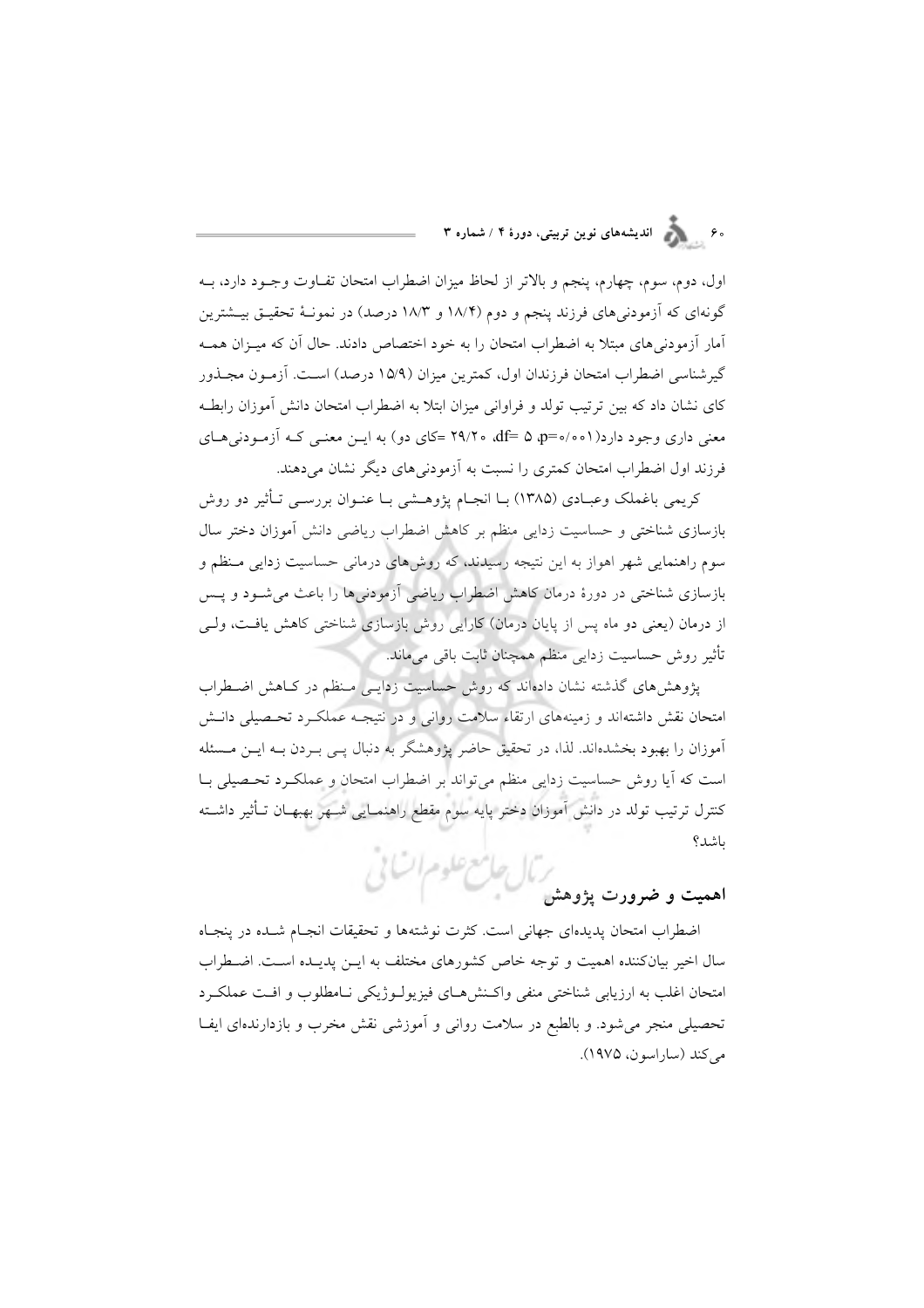اضطراب امتحان، به عنوان تجربهای ناخوشایند با درجات مختلف، حیطـههـای نگرانـی و هیجان پذیری را تحت تأثیر قـرار مـی،دهــد و کــسب معلومــات، چگــونگـی پــردازش صــحیح اطلاعات و عملکرد تحصیلی تا انگیزهها، و نگرش های فرد را متأثر می کند و بـا مکــانیزمهــای خاص خود، توان پیشرفت و بروز خلاقیتها و استعدادها را تحلیل می برد و رشد و پیشرفت تحصیلی دانش آموزان را مانع میشود. به این دلیل ضرورت دارد که ضـمن شناسـایی عوامـل مؤثر در بروز اضطراب امتحان، اثر بخشی روشهای درمانی بررسـی شـود و بـدین طریـق بـا ایجاد زمینههای پیشگیرانه، ازصرف هزینههای گزاف مادی و معنوی جلوگیری شود. نتایج ایــن تحقیق میتواند در برنامه ریزی جهت پیــشگیری از خــسارات جــسمانی، روانــی، آموزشــی و اقتصادی و اتخاذ روش۵های درمانی مناسب برای مقابله با اضطراب امتحان کمک کند. سرانجام رهنمودهای لازم را به هستههای اصلی پرورش کودکان و نوجوانان یعنی خـانواده و مدرسـه و نظامهای آموزشی کشور را ارائه کند و نیز راهگشای پژوهشهای مفید و مؤثر در امـر پیگیــری و درمان این پدیدهٔ مهم آموزشی قرار گیرد.

بررسی تأثیر حساسیت زدایی منظم در جوامع مختلف بر متغیرهای گوناگون انجـام گرفتــه است، ولی این تأثیر در جامعهٔ دانش آموزان دختر پایه سوم مقطع راهنمـایی شــهر بهبهــان، بــا تركيب متغيرهاي اين تحقيق (اضطراب امتحان، عملكرد تحصيلي، ترتيب تولـد) انجـام نــشده امیدی

با توجه به هدف پژوهش و پیشینه پژوهشی فرضیههای زیر آزمون شدند. ١) روش حساسيت زدايي منظم كاهش اضطراب امتحان و افزايش عملكرد تحصيلي دانش آموزان دختر را باعث می شود. ۱–۱– روش حساسیت زدایی منظم کاهش اضطراب امتحان دانش آموزان دختـر را باعـث مى شود. ٢–١- روش حساسيت زدايي منظم افزايش عملكرد تحصيلي دانش آموزان دختر را باعث مې شو د.

۲) روش حساسیت زدایی منظم کاهش اضطراب امتحان و افـزایش عملکـرد تحـصیلی بـا كنترل ترتيب تولد در دانش آموزان دختر را باعث مى شود.

۲–۱– روش حساسیت زدایی منظم کاهش اضطراب امتحان با کنترل ترتیب تولد در دانش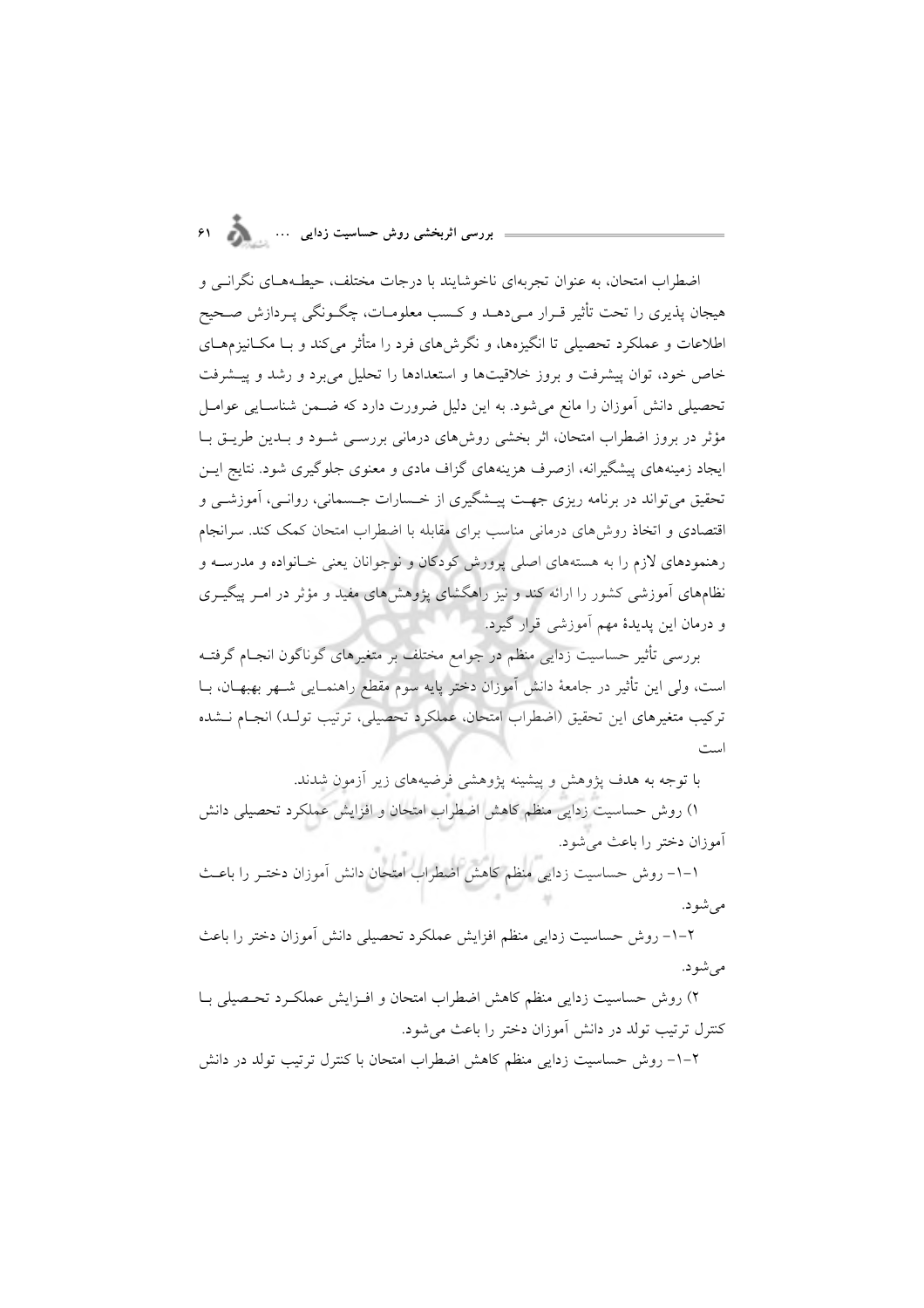آموزان دختر را باعث می شود.

۲–۲– روش حساسیت زدایی منظم افزایش عملکرد تحـصیلی بـا کنتـرل ترتیـب تولـد در دانش آموزان دختر را باعث می شود.

روش تحقيق

### جامعه آماری، نمونه و روش نمونه گیری

جامعه آماري اين پژوهش كليه دانش آموزان دختر پايه سوم مقطع راهنمايي شهر بهبهان را در سال تحصیلی ۸۷– ۱۳۸۶ شامل می شود. کل جامعه مورد بررسی ۱۰۰۲ نفر دانش آمـوز در حال تحصیل در ۱۷ آموزشگاه دولتی بیود. نمونـه آمـاری پـژوهش ۴۲ دانـش آمـوز مبـتلا بـه اضطراب امتحان را در سال تحصیلی ۸۷-۸۶ شـامل بـود. روش نمونـه گیـری تـصادفی چنـد مرحلهای است به این صورت که از بین ۱۷ آموزشگاه شهر بهبهان ۳ مدرسه به شـیوهٔ تـصادفی ساده انتخاب شد، که تعداد دانش آموزان این مدارس ۲۰۰ نفر بود. براساس جدول کرچسبی و مورگان' (١٩٧٠) زمانی که جامعه ٢٥٥ نفر است تعداد نمونه لازم برای تحقیق ١٣٢ نفر اسـت. بنابراین، با توجه به افت آزمودنیها از تعداد ۱۷۸ دانـش آمـوز، بـه طـور تـصادفی، آزمـون اضطراب امتحان اسپیل برگر انجام شد. تعداد ۴۲ نفر به اضطراب امتحان مبتلا بودنـد. سـیس دانش آموزانی که مبتلا به اضطراب امتحان بودند به شیوهٔ تصادفی به دو گروه آزمایشی و گواه، که هر گروه ۲۱ نفر را شامل بود. شایان ذکر است که دانش آموزانی، به عنـوان دانـش آمـوزان مبتلا به اضطراب امتحان انتخاب شدند که نمره آنها در آزمون اضـطراب امتحـان اسـييل برگـر یک انحراف معیار بالاتر از میانگین کل نمونه بود. ویژگیهای اعضای نمونه بر حسب ترتیب تولد در جدول ۱ ارائه شده است. ال

1. Kerjcie & Morgan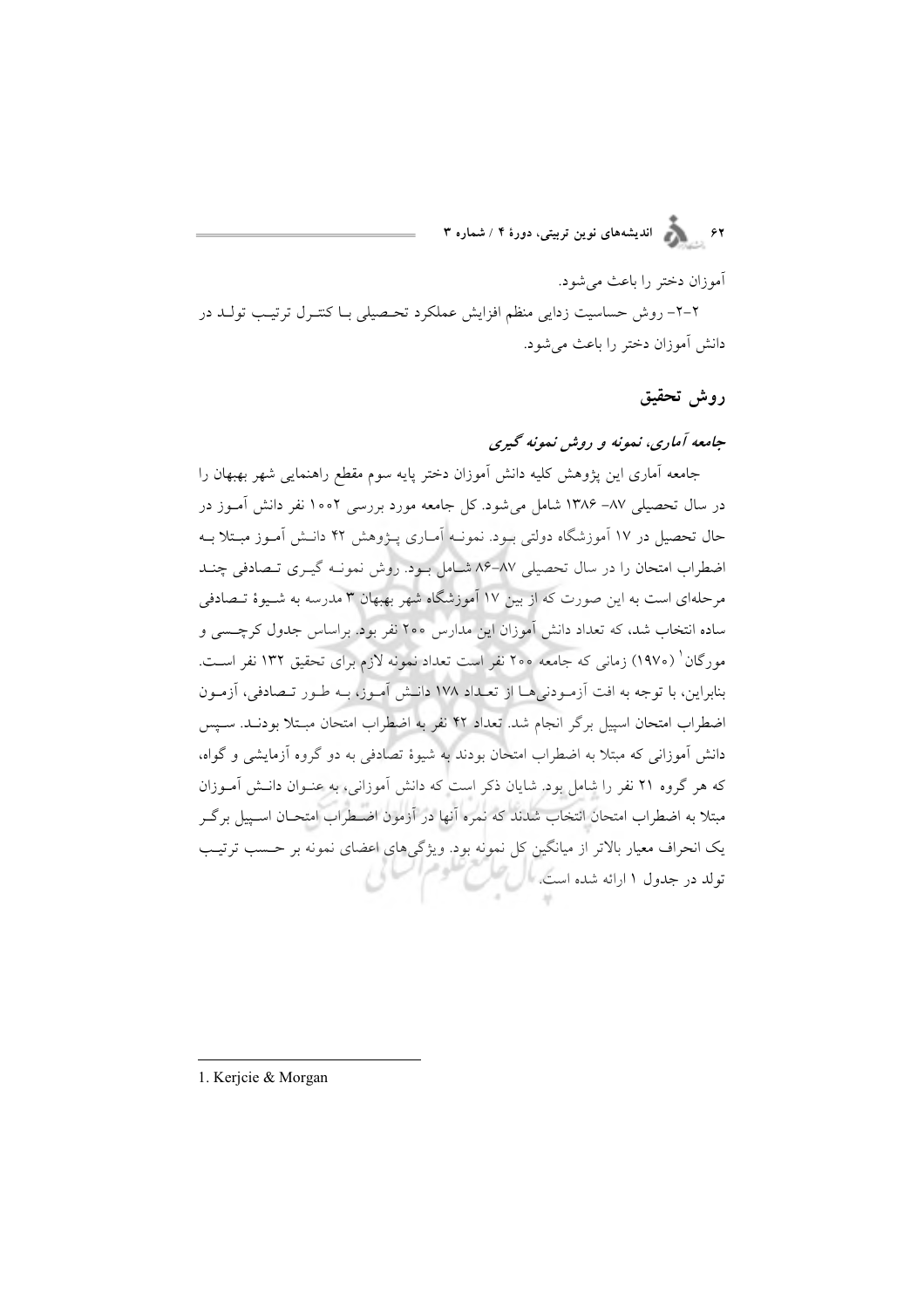| کل                             |               | گواه                       |            |                             | أزمايش  | ترتيب تولد |
|--------------------------------|---------------|----------------------------|------------|-----------------------------|---------|------------|
| درصد                           | فراواني       | درصد                       | فراواني    | درصد                        | فراواني |            |
| $Y \setminus Y$                | ٩             | $\Upsilon\Upsilon/\Lambda$ | ۵          | ۱۹                          | ۴       | اول        |
| $\Delta o / o$                 | ۲۱            | $\Delta Y/\Upsilon$        | ۱۱         | $\frac{y}{2}$               | ه ۱     | میانی      |
| $\mathsf{Y}\Lambda/\mathsf{P}$ | $\mathcal{N}$ | $\upgamma\upgamma/\Lambda$ | ۵          | $\Upsilon\Upsilon/\Upsilon$ | $\vee$  | أخر        |
| $\big\}$ o o                   | $\gamma$      | $\overline{\phantom{a}}$   | $\Upsilon$ | $\circ$                     | ۲۱      | کل         |

جدول ۱: فراوانی و درصد فراوانی آزمودنیها بر حسب ترتیب تولد

همان طوری که در جدول ۱ ملاحظه می شود، در گروه آزمایشی، آزمودنی های بــا ترتیـــــ تولد میانی بیشترین فراوانی را با حبدود ۴۷/۶ درصید و آزمودنی هیای بیا ترتیب تولید اول كمترين فراواني را با حدود ١٩ درصد نمونـه بـه خـود اختـصاص دادنـد و در گـروه گـواه، آزمودنی های با ترتیب تولد میانی نیز بیشترین فراوانی را با حدود ۵۲/۴ درصد و آزمودنی هـای با ترتیب تولد اول و آخر هر کدام کمترین فراوانی را با حدود ۲۳/۸ درصـد نمونـه بـه خـود اختصاص داده اند.

ابواد انداذه محیوی مشترک به علوم السائی وسطالعات فرسیم ،

در این پژوهش از پرسشنامهٔ اضطراب امتحان اسپیل برگر استفاده شد. پرسشنامه اضطراب امتحان را اسپیل برگر (۱۹۸۰) ساخته است. این پرسشنامه ۲۰ ماده دارد که واکنش قبل، حین و بعد از امتحان را توصیف میکند. پرسشنامه اضطراب امتحان ابزاری خود گزارشی است و هـر .<br>آزمودنی براساس یک مقیاس چهار گزینـهای «هرگـز نتیجـه گیـری ، «بـه نــدرت»، «گــاهی» و «اغلب» به هر ماده پاسخ میدهد. این گزینـههـا بـه ترتیـب براسـاس مقـادیر ۱، ۲، ۳، ۴ نمـره گذاری می شوند، که گرفتن نمره بالا در این پرسشنامه نشان دهنده اضطراب امتحـان بالاســت. همچنین حداقل و حداکثر نمره فرد در این آزمون به ترتیب ۲۰ و ۸۰ خواهد بود.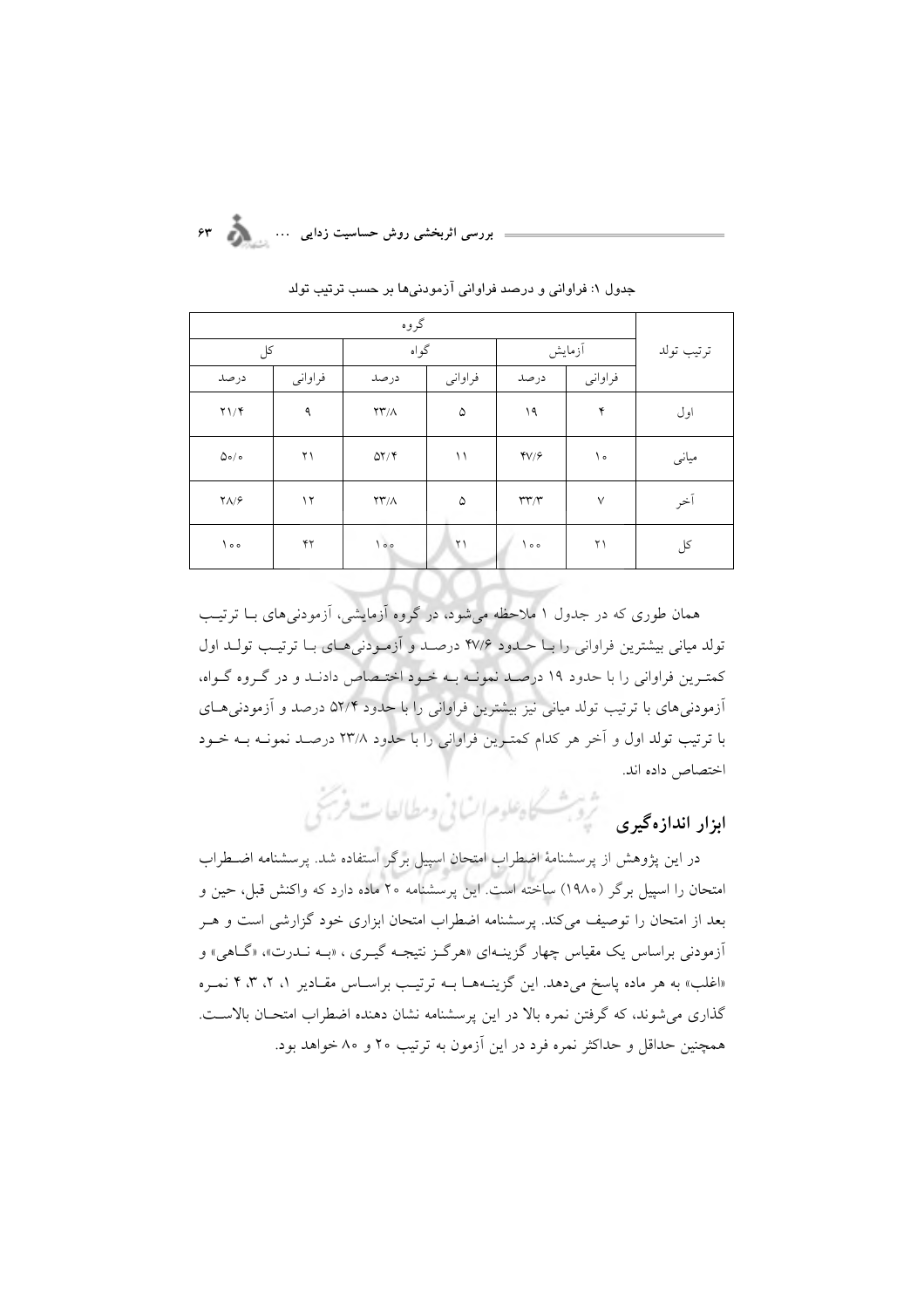۶۴<br>۶۴ - الله الله با الله علي نوين تربيتي، دورهٔ ۴ / شماره ۳

**پایای**ی: ضرایب آلفای کرونباخ این پرسشنامه در نمونههای دختر و پسر بالای ۹۲/ه بـود. ضریب پایایی بازآزمایی بعد از سه هفتـه و یـک مـاه ۸۰/ه گـزارش شـده اسـت (رجیــستر ٰ و همكاران، ١٩٩١). ال زهر (١٩٩١)، آنتون ٌّ و همكاران (١٩٩١) و بندالوس ٌ و همكاران (١٩٩٥) ضریب آلفای کرونباخ این پرسشنامه را در دانش آموزان بین ۹۲/ه تا ۹۷/ه گزارش کرده اند.

در پژوهش حاضر برای تعیین ضـرایب پایـایی پرســشنامه اضـطراب امتحـان از دو روش آلفای کرونباخ و تنصیف استفاده شد، که برای کل پرسشنامه به ترتیب برابـر بــا ۹۶/ه و ۹۶/ه است.

روائع: پرسشنامه اضطراب امتحان اسپیل برگر بــا مقیــاس اضــطراب امتحــان ساراســون و استویز (۱۹۷۸) در پسران و دختران به ترتیب ۸۲/۰ و ۸۳/۰ همبستگی دارد. همبستگی کل پرسشنامه اسپیل برگر با پرسشنامه اضطراب حالت –صفت وی در پسران و دختران به ترتیب ۸۶» و ۰/۷۷ گزارش شده است. این ضرایب نشانهٔ روایی خوب و رضایت بخش پرسشنامه است (رجیستر و همکاران، ۱۹۹۱).

ضمناً، برای بررسی عملکرد تحصیلی از معدل نیمسال اول و دوم دانـش آمـوزان اسـتفاده شد.

همچنین در این پژوهش روش حساسیت زدایی منظم طی ۸ جلسه یک ساعت و نیمه و ۲ بار در هفته انجام شد و ضمناً شرح جزئیات جلسههای درمانی به طور خلاصــه مــوارد زیــر را شامل است.

سامل است.<br>جلسههای مراحل روش حساسیت زدایی منظم عبارتند از:<br>جلسههای مراحل روش حساسیت زدایی منظم عبارتند از: برمال جامع علوم أنساني

حلسه اول:

۱– برقراری ارتباط اولیه، توضیح، معرفی اعضاء گروه به هم و تبیین کلی درمان و مراحـل آن برای مراجعین

- 1. Register
- 2. EL-Zahhar
- 3. Anton
- 4. Bandalos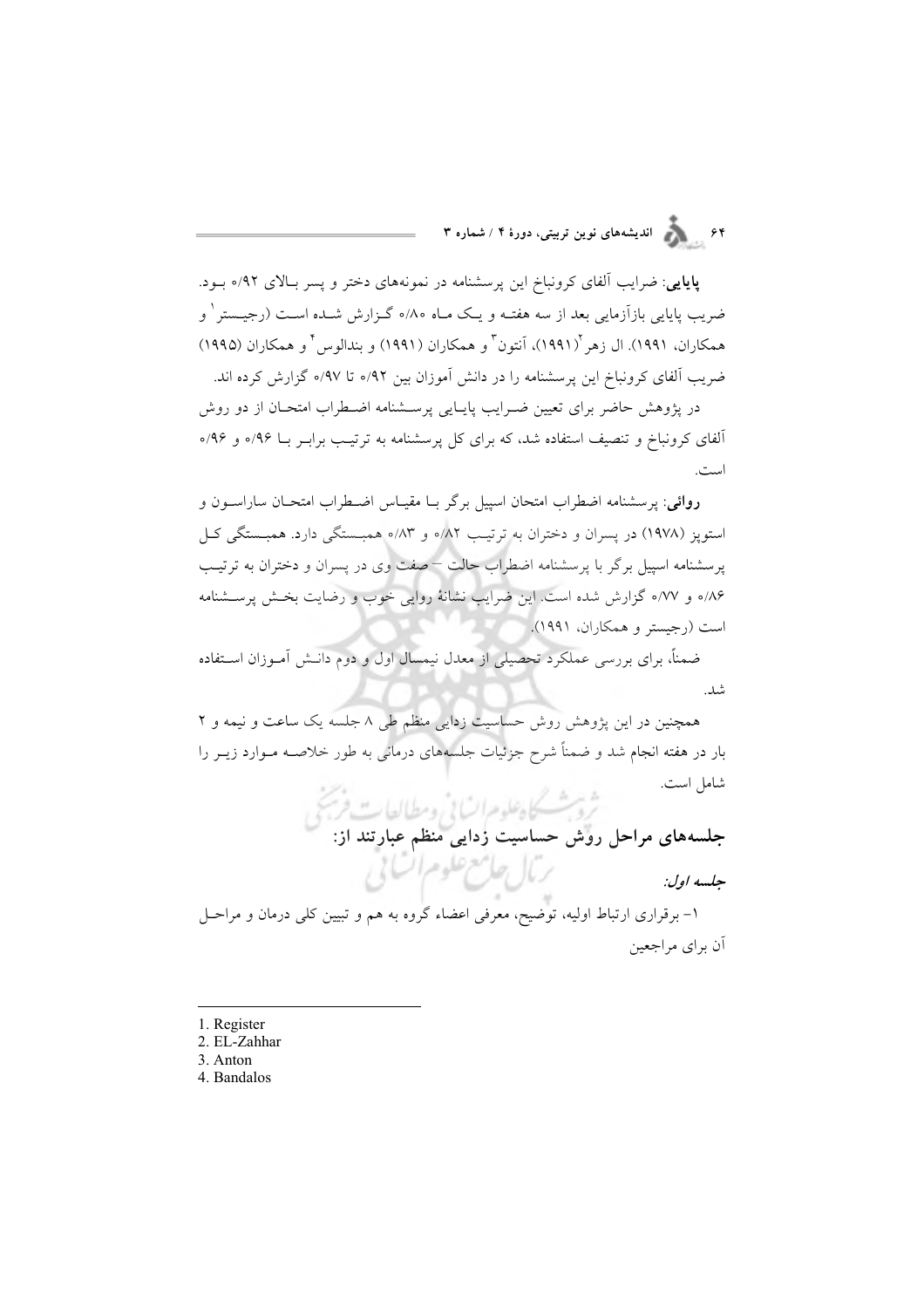بررسی اثربخشی روش حساسیت زدایی ... ... ... ... ... ... ... ... ... ... ... .

۲- فراهم کردن محیطی مناسب و راحت برای تن آرامی

جلسه دوم:

٣- أموزش تن أرامي عضلانبي

الف) آموزش عضلانی در ۱۴ گروه از عضلات (دست و مچ، بازوهای جلو، ســر، چــشم، دهان، لب، بيني، گردن شكم، باسن، ران، مچ پا و انگشتان).

#### جلسه سوم:

ب) آموزش عضلانی در ۶ گروه از عضلات (بـازوی مـسلط دسـت، بـازوی غیــر مـسلط دست، صورت، گردن، شکم و پا).

جلسه چهارم:

ج) آموزش عضلانی در ۳ گروه از عضلات (هر دو بازوی دست، مرکز بدن و هر دو پا). د) یادآوری و تکرار شمارش سه گروه عضلات. ۴- ارائه سلسله مراتب اضطراب امتحان

جلسه پنجم.

الف) ارائه پنج محرک از سلسله مراتب اضطراب امتحان

جلسه ششم: ب) ارائه ده محرک از سلسله مراتب اضطراب امتحان جلسه هفتم: ۲۰<br>ج) ارائه پانزده محرک از سلسله مراتب اضطراب امتحان جلسه هشتم:

د) ارائه هجده محرک از سلسله مراتب اضطراب امتحان و انجام کامـل حـساسيت زدايـبي منظم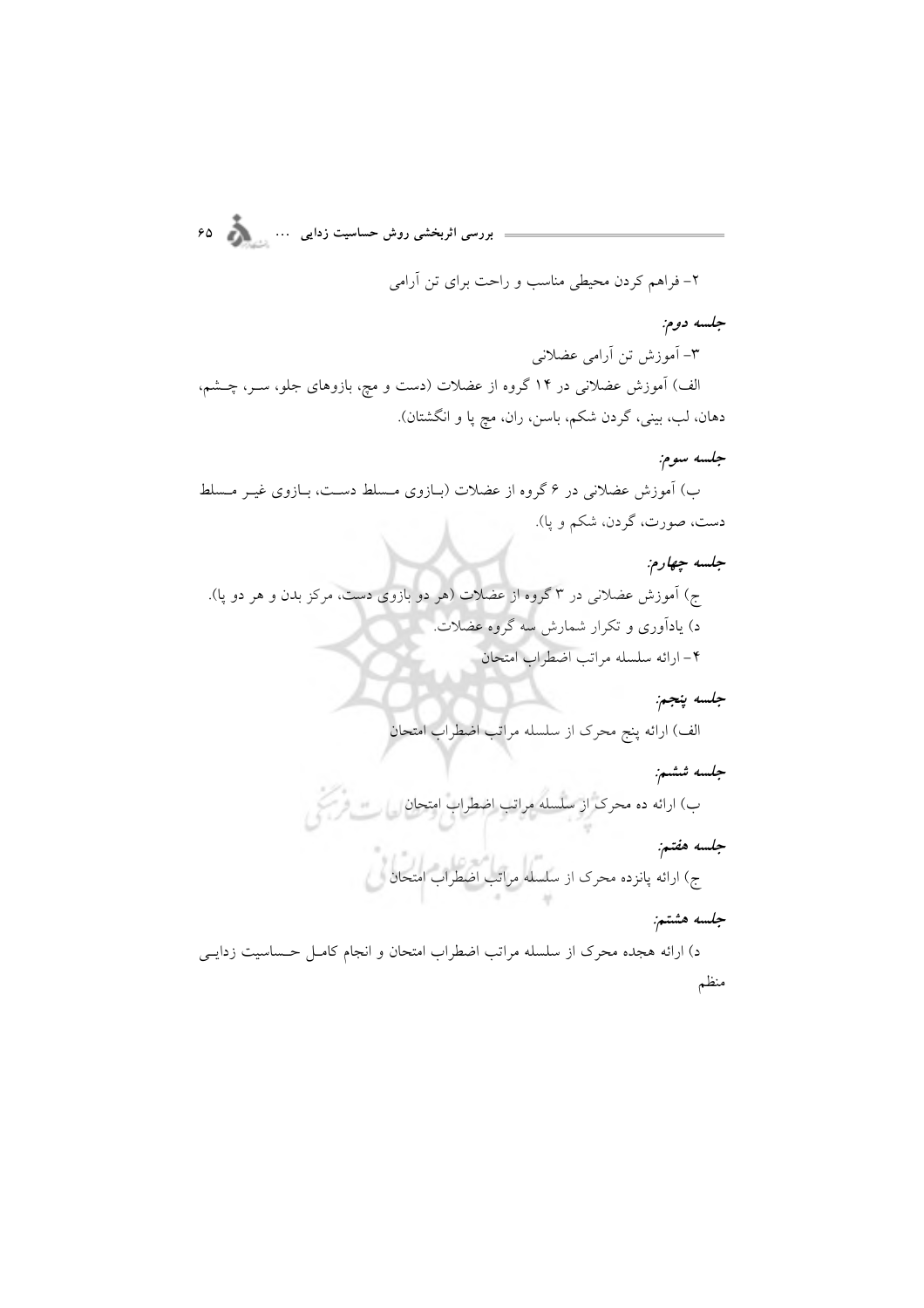۶۶<br>۶۶ - مسلم الندیشههای نوین تربیتی، دورهٔ ۴ / شماره ۳

### يافتههاى تحقيق

الف) يافتەھاي توصيفى

یافتههای توصیفی این پژوهش شاخصهای آماری مانند میانگین و انحراف معیار برای کلیه متغیرهای مورد مطالعه را در این پژوهش شامل است، که در جداول ۲ و ۳ ارائه شده است. .<br>جدول ۲: میانگین و انحراف معیار نمره اضطراب امتحان گروههای آزمایشی و گواه در پیش آزمون و

| تعداد | انحراف<br>معيار         | ميانگين | شاخص أمارى<br>گروه | مرحله     | متغير     |
|-------|-------------------------|---------|--------------------|-----------|-----------|
| ۲۱    | $\mathbf{r}/\mathbf{r}$ | 99/9V   | أزمايشي            | پیش آزمون |           |
| ۲۱    | Y/Y                     | 9A/N    | گواه               |           | أضطراب    |
| ۲۱    | V/T9                    | rr/7f   | أزمايشي            |           | آوٽن<br>گ |
| ۲۱    | $\mathbf{r}/\mathbf{r}$ | VY/Y    | گواه               | پس آزمون  |           |

پس آزمون

همان طوری که در جدول ۲ مشاهده میشود در پیش ازمـون میـانگین اضـطراب امتحـان گروههای ازمایشی ۶۹/۶۷ و گواه ۶۸/۵۷ تفاوت زیادی بـا هــم ندارنــد، حـال آن کــه در پــس آزمون میانگین گروه آزمایشی برابر با ۳۳/۲۴ و میانگین گروه گواه برابر با ۷۲/۴۸ است.

.<br>جدول ۳: میانگین و انحراف معیار نمره عملکرد تحصیلی گروههای آزمایشی و گواه در پیش آزمون و

|       |             |                  | - -        |           |       |
|-------|-------------|------------------|------------|-----------|-------|
| تعداد | انحراف      | ميانگين          | شاخص أمارى | مرحله     | متغير |
|       | معيار       |                  | گروه       |           |       |
| ۲۱    | Y/19        | 18/19            | أزمايشى    | پیش آزمون |       |
| ۲۱    | 1/V         | 1V/Y9            | گواه       |           |       |
| ۲۱    | $1/\Lambda$ | $1 V / \Delta r$ | أزمايشى    | پس آزمون  |       |
| ۲۱    | 1/89        | 1V/17            | گواه       |           |       |
|       |             |                  |            |           |       |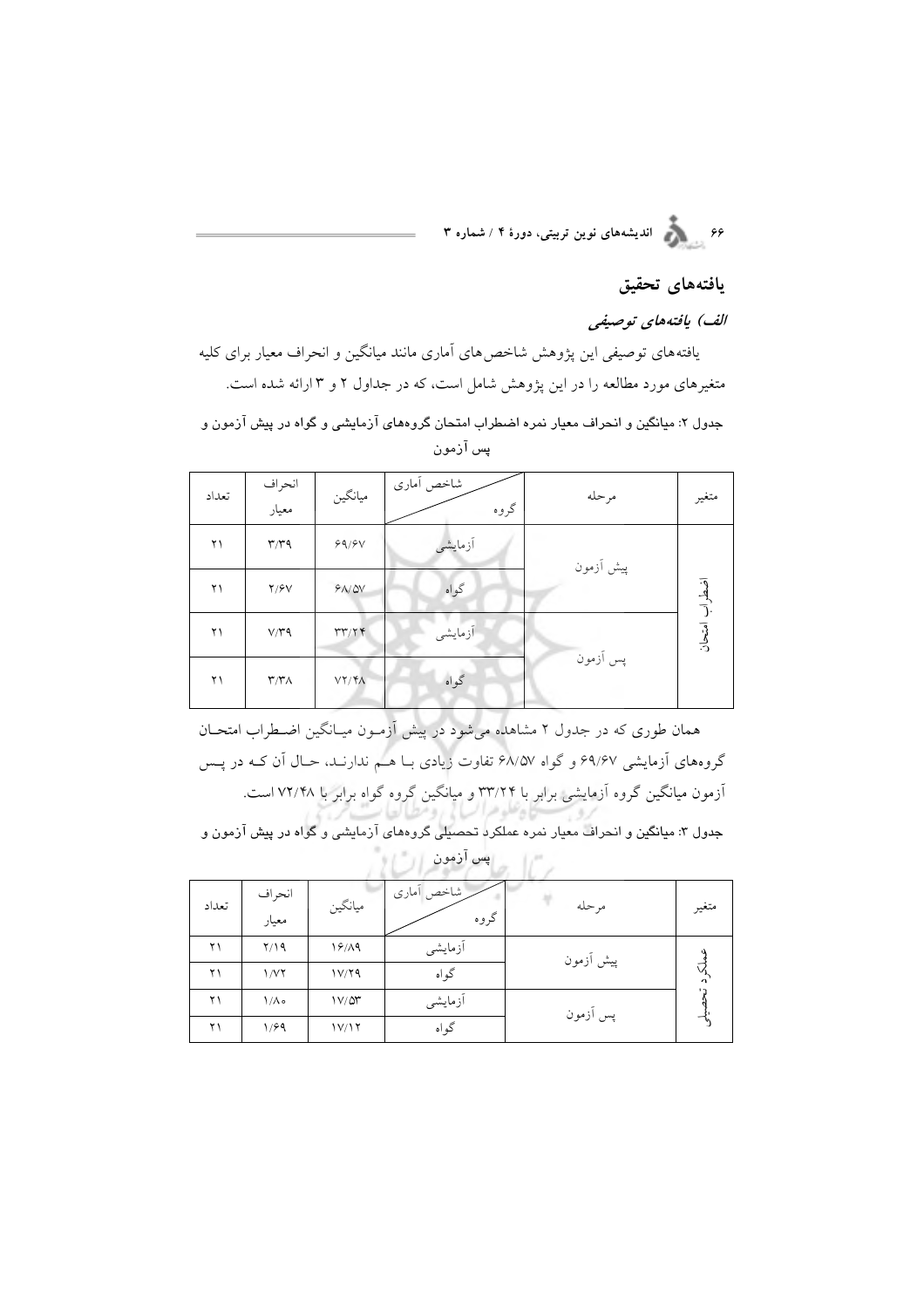بررسی اثربخشی روش حساسیت زدایی ...

یافتههای جدول ۳ نشان می دهد که در پیش آزمون میبانگین و انحیراف معیبار عملک د تحصیلی گروه آزمایشی برابر با ۱۶/۸۹ و ۲/۱۹ و گروه گواه برابـر بــا ۱۷/۲۹ و ۱/۷۲، در پــس آزمون میانگین و انحراف معیـار گروه آزمایشی برابر با ۱۷/۵۳ و ۱/۸۰ و گـروه گـواه برابـر بـا ۱۷/۱۲ و ۱/۶۹ است.

ب) یافتههای مربوط به فرضیههای یژوهش

نتايج حاصل از بررسي فرضيهها در جدول ۴ تا ۷ ارائه شده است.

جدول ۴: نتايج تحليل واريانس چند متغيري (مانوا) بر نمرههاي تفاضل (پيش آزمون ـ پس آزمون) اضطراب امتحان و عملکرد تحصیلی گروههای آزمایشی و گواه

| سطح<br>معنى دارى | F     | DF<br>خطا | DF<br>فرضيه | مقدار | نام<br>أزمون                 |
|------------------|-------|-----------|-------------|-------|------------------------------|
| 0/000            | 11979 | ٣٩        |             | 0/90V | آزمون اثر پیلای <sub>ی</sub> |
| 0/000            | 11979 | ra        |             | 0/091 | أزمون لامبداي ويلكز          |
| 0/000            | 11979 | ٣٩        |             | 9/V   | آزمون اثر هتلينگ             |
| 0/000            | 11979 | ٣q        | ۲           | 9/V   | أزمون بزرگترين ريشه روي      |

همان طور که در جدول ۴ مشاهده میشود سطوح معنی داری همـه آزمـونهـا، نــشانه آن هست، که میان دانش آموزان گروههای آزمایشی و گـواه حـداقل از لحـاظ یکـی از متغیرهـای وابسته (اضطراب امتحان و عملکرد تحصیلی) تفاوت معنی داری وجود دارد. بـرای یـبی بـردن به تفاوت، نتايج حاصل از آزمون اثرات ميان آزمودني ها در جدول ۵ ارائه شده است.

جدول ۵: نتايج اثرات بين آزمودني۱ها از لحاظ نمرههاي تفاضل (پيش آزمون ـ پس آزمون) اضطراب امتحان و عملکرد تحصیلی گروههای آزمایشی و گواه

| سطح<br>معنی داری(p) | F                                 | ميانگين<br>مجذورات | درجه<br>آزادى | مجموع<br>مجذورات | متغيرها       |
|---------------------|-----------------------------------|--------------------|---------------|------------------|---------------|
| $o/o$ $o$ $o$       | 381/27                            | <b>۱۷۰۸۱/۱۷</b>    |               | <b>IV.AI/IV</b>  | اضطراب امتحان |
| 0/000               | $\mathsf{r}\mathsf{r}/\mathsf{r}$ | $V/\circ f$        |               | $V/\circ f$      | عملكرد تحصيلي |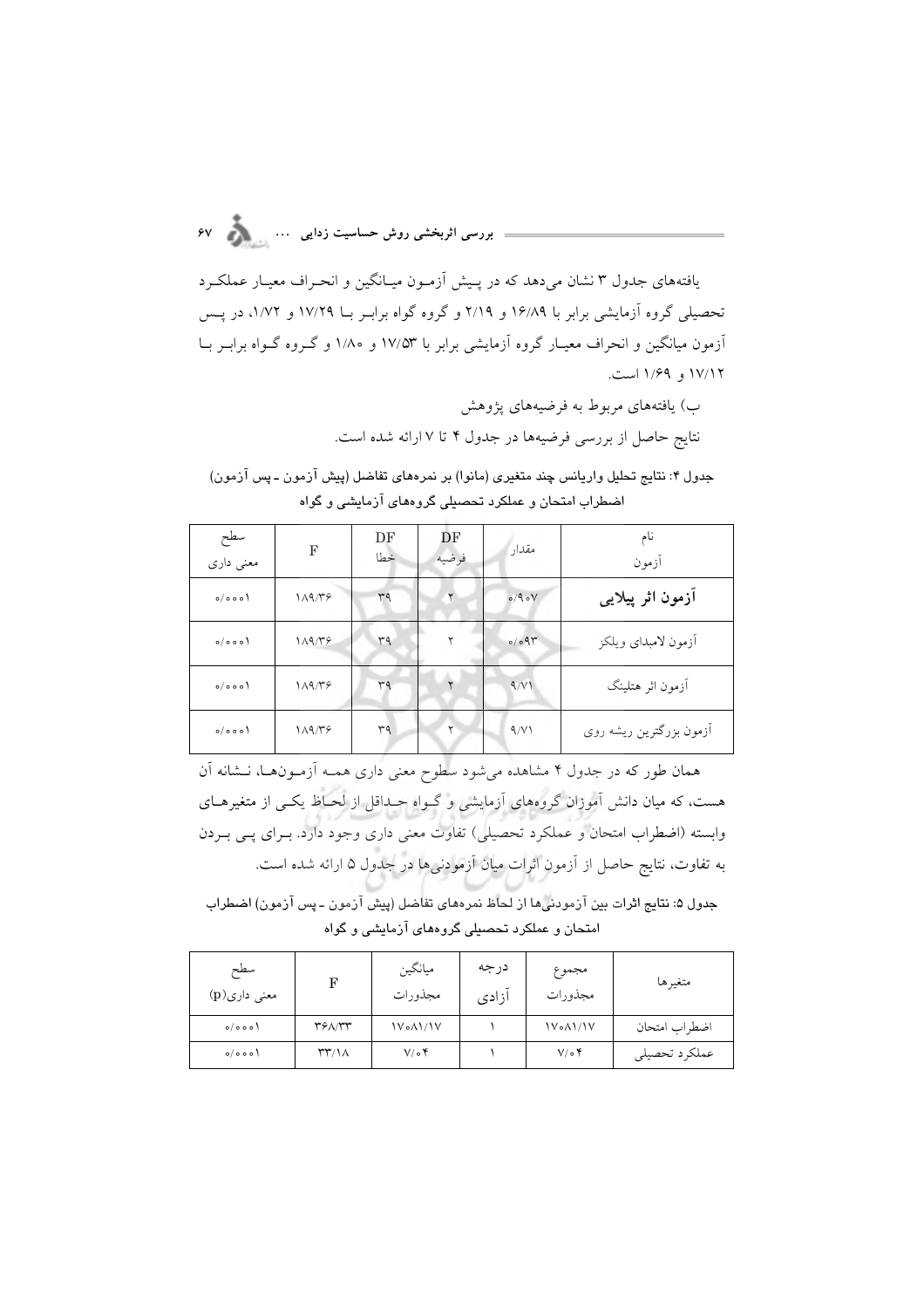.<br>۶۸ - اندیشههای نوین تربیتی، دورهٔ ۴ / شماره ۳

همان طوری که در جدول ۵ ملاحظه می شود که میان دانش آموزان گروه آزمایشی و گروه گواه از لحاظ اضطراب امتحان تفـاوت معنـي داري وجـود دارد (٥٠٥١١ه =p=)، (F= ٣۶٨/٣٣)، بنابراین، فرضیه١-١ تأیید می شود. به عبارت دیگر روش حساسیت زدایی منظم موجب کاهش اضطراب امتحان دانش آموزان گروه آزمایشی شده است (بـا توجـه بـه یافتـههـای منــدرج در جدول ٢).

میان دانش آموزان گروه آزمایشی و گروه گواه از لحاظ عملک رد تحـصیلی تفـاوت معنـی داری مشاهده می شود (٥٠٥٥١ه =p و ٣٣/١٨)، بنابراین، فرضیه٢-١ تأییـد مـی شـود. بـه عبارت دیگر روش حساسیت زدایی منظم، با توجه به یافتههـای منــدرج در جــدول ۳ موجــب افزایش عملکرد تحصیلی دانش آموزانِ گروه آزمایشی شده است.

جدول ۶: نتايج تحليل كوواريانس چند متغيري (مانوا) بر نمرههاي تفاضل (پيش آزمون ـ پس آزمون) اضطراب امتحان و عملکرد تحصیلی گروههای آزمایشی و گواه با کنترل ترتیب تولد آن ها

| سطح<br>معنی داری | F                                  | DF<br>خطا              | DF<br>فرضيه  | مقدار | نام<br>ازمون                 | متغير        |
|------------------|------------------------------------|------------------------|--------------|-------|------------------------------|--------------|
| $0/9$ ar         | $\circ / \circ \mathcal{F} \wedge$ | ٣٨                     | ۲            | 0/00  | آزمون اثر پیلایی             |              |
| $0/9$ ar         | $\circ / \circ \mathcal{F} \wedge$ | ٣٨                     | ٢            | 0/99V | آزمون لامیدای ویلکز          | كنترل        |
| $0/9$ $\alpha r$ | $\circ / \circ \mathcal{F} \wedge$ | ٣٨                     | ۲            | 0/00  | أزمون اثر هتلينگ             | (ترتيب تولد) |
| $0/9$ ar         | $0/0$ $4\pi$                       | $\mathsf{r}_\Lambda$   | $Y -$        | 0/00  | آزمون بزرگترین ریشه روی      |              |
| 0/000            | <b>IAT/۶V</b>                      | $\mathsf{r}_{\Lambda}$ | $\mathbf{r}$ | 0/9   | ازمون اثر پیلای <sub>ی</sub> |              |
| 0/000            | <b>IAY/۶V</b>                      | $\mathsf{r}_\Lambda$   | ۲            | 0/094 | أزمون لامبداي ويلكز          | مستقل        |
| 0/000            | <b><i>AT/۶V</i></b>                | ۳۸                     | ۲            | 9/91  | أزمون اثر هتلينگ             | (گروه)       |
| 0/000            | <b><i>AT/SV</i></b>                | ۳۸                     | ۲            | 9/91  | أزمون بزرگترين ريشه روي      |              |

همان طور که درجدول ۶ ملاحظه می شود با کنترل ترتیب تولد دانش آموزان نیـز سـطوح معنی داری همه آزمونها، نشانهٔ آن هست که میان دانش آمـوزان گروههـای آزمایــشی و گــواه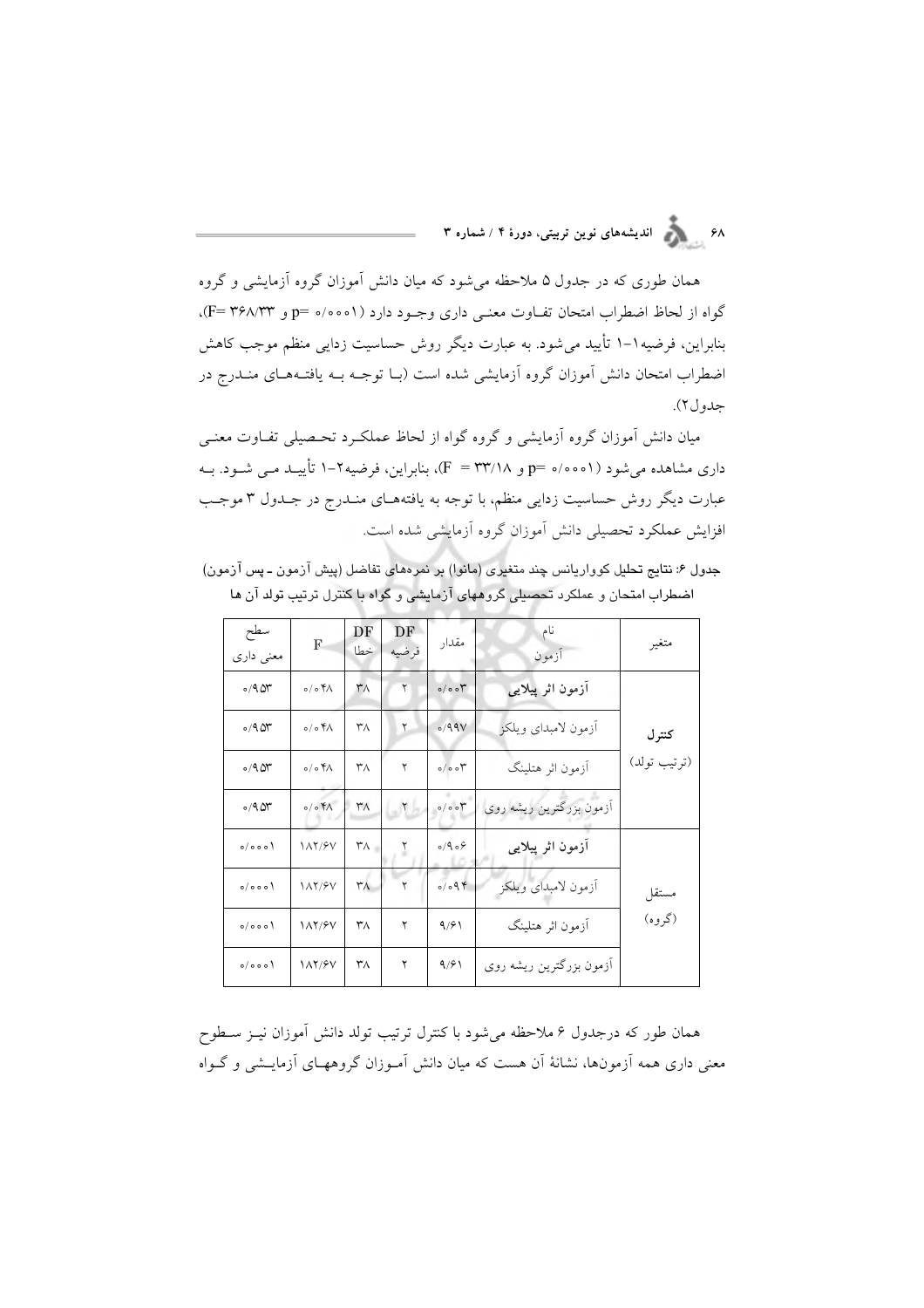## **2> … 7 8 "9: ; <= "**

حداقل از لحاظ یکی از متغیرهای وابسته (اضطراب امتحان و عملکرد تحصیلی) تفاوت معنــی داری وجود دارد، برای پی بردن به تفاوت، نتــــایج حاصل از آزمون اترات میان آزمــودنی۵ــا، در جدول ۷ نشان داده شده است.

جدول ٧: نتايج ميان ازمودنىها از لحاظ تأثير بر نمرههاى تفاضل (پيش ازمون ـ پس ازمون) اضطراب امتحان و عملکرد تحصیلی گروههای ازمایشی و گواه با کنترل ترتیب تولد ان ها

| سطح<br>معنی داری(p) | F      | ميانگين<br>مجذورات | درجه<br>آزادى | مجموع<br>مجذورات | متغيرها       |
|---------------------|--------|--------------------|---------------|------------------|---------------|
| $o/o$ $o$ $\circ$   | ۳۵۵/۹۲ | ه ۱۶۹۲۴/۲          |               | 1997770          | اضطر ابامتحان |
| 0/000               | ۳۱/۷۵  | 9/19               |               | 9/19             | عملكردتحصيلى  |

همان طوری که در جدول ۷ مشاهده میشود که با کنترل ترتیب تولد میان دانــش امــوزان کروه ازمایشی و دانش اموزان کروه کواه از لحاظ اضطراب امتحان و عملکرد تحصیلی تفاوت معنی داری وجود دارد. به عبارت دیـگر با ورود متغیر ترتیب تولد به عنــوان متغیــر کنتــرل در تحلیل کوواریانس، تفاوت بین اضطراب امتحان و عملکرد تحصیلی دو گروه، معنـی دار بـاقی مانده است و این نشان دهنده آن است که ترتیب تولد در تفاوت حاصله در اضطراب امتحان و عملکرد تحصیلی گروهها تاثیری ندارد.

**بحت و نتیجه دیری** 

نتایج حاصل از تحلیل دادههای این پژوهش نشان داد کـه روش حـساسیت زدایــی مـنظم کاهش اضطراب امتحان و افزایش عملکرد تحصیلی با کنتـرل ترتیـب تولـد در دانـش امـوزان دختر پایه سوم مقطع راهنمایی شهر بهبهان را باعث شده اسـت. یافتــههــای حاصــل از تحقیــق حاضر در این زمینه با نتایج تحقیقات انجام شده دیگر دربارهٔ کارامدی روش حساسیت زدایــی منظم براضطراب امتحان و همچنین عملکرد تحصیلی تحقیقاتی همــسو و هماهنـگ اسـت کـه ملینک و راسل (۱۶۷۶)، اسنایدر و دیفن باخر (۱۹۷۷)، هودسمن ٰ و همکــاران (۱۹۸۴)، کــراچ

1. Hudesman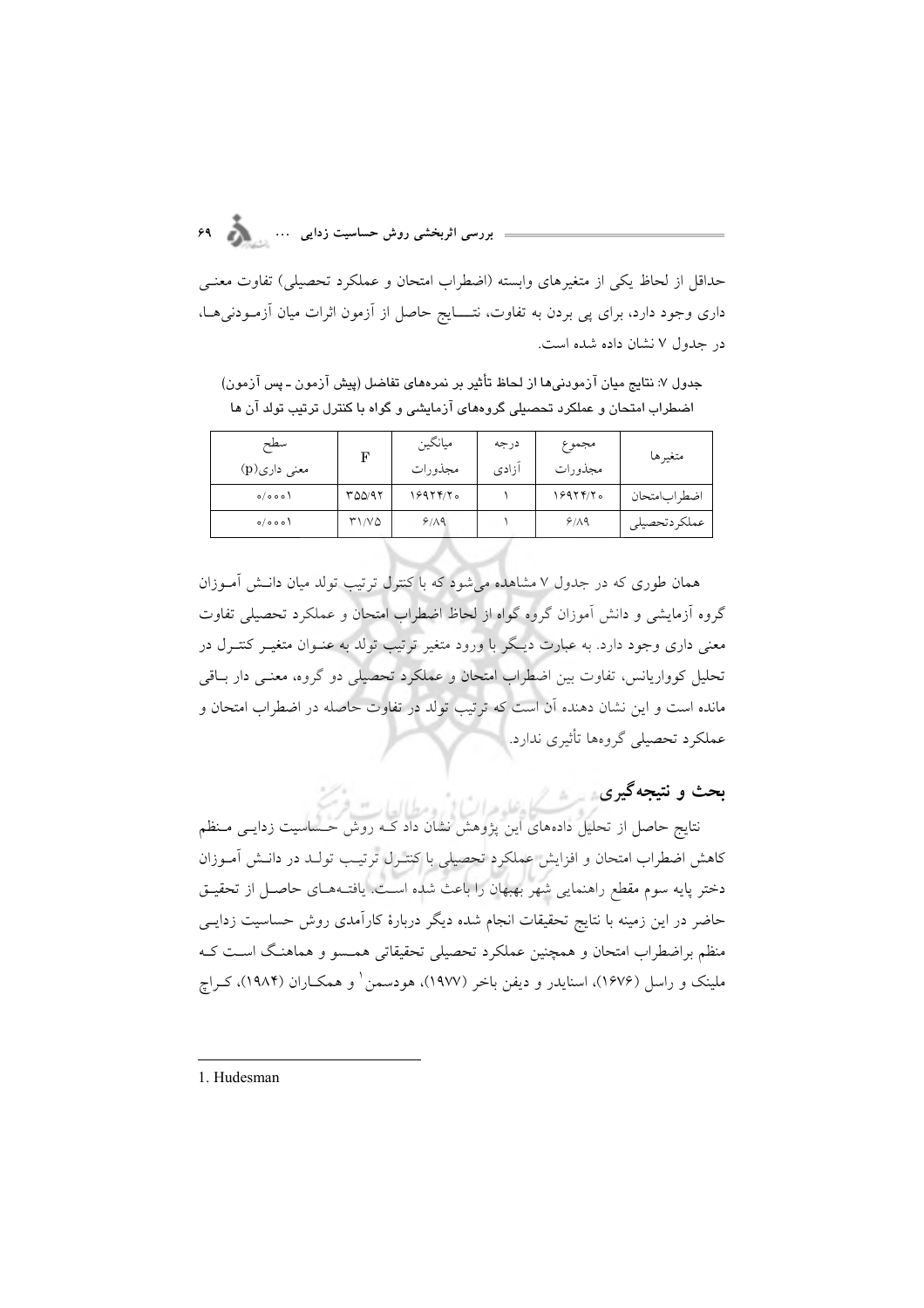ويبل ( (١٩٨٥)، هميبري ( (١٩٨٨)، نياوه بنجيامين ( (١٩٩١)، اشـنايدر و نويبـد (١٩٩٣)، سياب (۱۹۹۴)، پارکر ٔ و همکاران (۱۹۹۵)، کندی و دویـک (۱۹۹۹)، بیابـانگرد (۱۳۷۸)، ابوالقاســمـ (۱۳۸۱) و فتحی اَشتیانی، (۱۳۸۱) انجام دادهاند، و یافتههای یژوهشی اَنهـا را تأییـد مـی کنـد. حساسیت زدایی منظم از رایج ترین و آسان ترین روش هـای درمـان رفتـاری بـرای اضـطراب امتحان دانش آموزان است. این روش با هدف قرار دادن جنبههای فیزیولوژیکی و شناختی، در یی کاهش اضطراب و تنش ناشی از امتحان است. همراه کردن تن آرامی عـضلانی بــا آمــوزش تجسم صحنههای اضطراب زا که در طی حساسیت زدایی منظم اتفاق می|فتد هم برانگیختگــم غیرارادی را بازداری میکند و هم پاسخ جدیدی را برای شرطی شدن با محرکهای اضطراب زای گذشته فراهم میکند.

در روش حساسیت زدایی منظم فرد در درجه اول میآموزد تا آگاهانه با ایجاد تنش و رها شدگی در گروههای مختلف عضلات در خود ایجاد آرامش کند و سـیس، تــدریجاً بــا سلــسله مراتب اضطراب امتحان از کم به زیاد مواجــه مــیشــود. امــروزه از ایــن روش، بــه تنهــایی در مطالعات مرتبط با اضطراب امتحیان استفاده مے شبود. این روش مے توانید از بیروز اثیرات فيزيولوژيكي مختل كننده جلوگيري كند.

حساسیت زدایی می تواند در محیط درمانی ایجاد شده و با مکانیسم تعمیم، به محـیطهـا و موقعیتهای واقعی فشارزا انتقال یابد. حتی اگر پاسخ آرامش به عنوان یـک مــشغولیت ذهنــی عمل کند، می تواند به توانایی فرد برای مقابله با اضطراب امتحان، به طور مؤثر کمک کند و این توفیق ممکن است به نوبه خود رفتارهای اجتنابی، بی میلی و بی انگیزگی را کاهش، و عملکرد تحصیلی و معدل کل نمرهها را افزایش دهد.

نتیجه تحلیل کوواریانس پژوهش حاضر نشان دهندهٔ آن است که ترتیب تولـد در تفــاوت حاصله در اضطراب امتحان و عملکرد تحصیلی گروهها تـأثیری نـدارد. نتـایج حاصـل در ایــن خصوص با نتايج تحقيقات اَيزنک و کوک سان°، ۱۹۶۹؛ کلاغان و مک نامار ٌا، ۱۹۷۲؛ پالهــاس

- 5. Eysenck & Cookson
- 6. Kellaghan & MacNamara

<sup>1.</sup> Kratochwill

<sup>2.</sup> Hembree

<sup>3.</sup> Naveh-Benjamin

<sup>4.</sup> Parker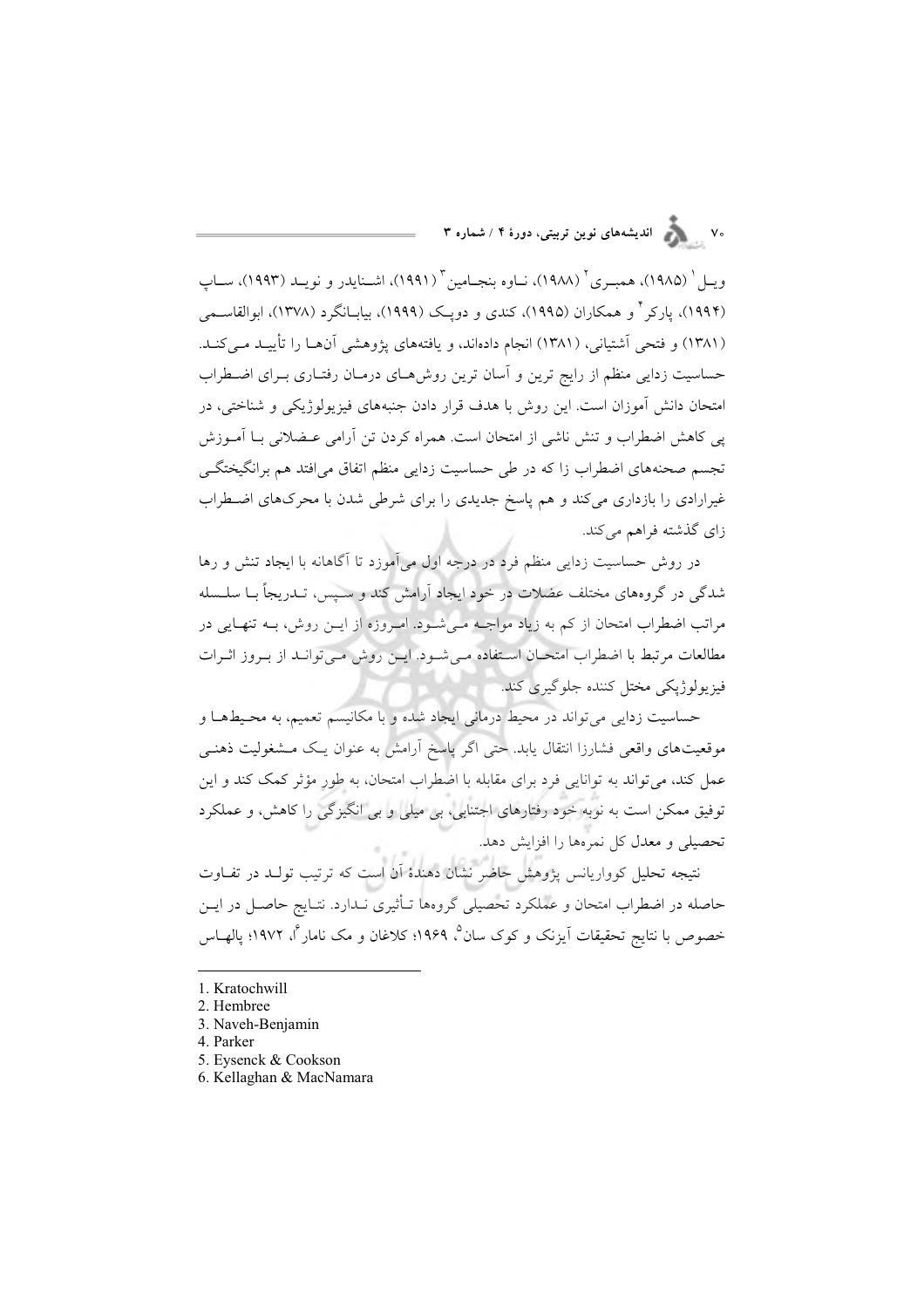و شیفر <sup>۱</sup>، ۱۹۸۱؛ گیتز <sup>۲</sup> و همکاران، ۱۹۸۸ (به نقل از شولتز و شولتز، ۱۹۹۸، ترجمه یحیی سـید محمدی، ۱۳۸۴) همخوانی ندارد. در خصوص تبیین این یافته شـاید بتـوان بیـان داشـت کـه اضطراب پدیده ایی همگانی در همه فرهنگها و ممکن است در همه گروههـای سـنی و همـه فرزندان يک خانواده وجود داشته باشد.

به طور کلی یافتههای یژوهش حاضر بیان کنندهٔ این است که روش حساسیت زدایی منظم یک استراتژی مؤثر و پیشگیرانه در کاهش اضطراب امتحان و افزایش عملکرد تحصیلی است و دانش آموز را قادر می کند که اضطراب خود را در موقعیت امتحان کاهش دهد.

#### بشنهادها

درصد زیادی از جمعیت کشور ما دانش آموزان و دانشجویان هستند، بدین لحاظ توجه به مسائل آنها می تواند در ارتقاء بهداشت و سیلامت روانبی جامعیه نقشی مهیم داشته باشید. بنابراین، پیشنهادهایی به شرح زیر ارائه می شود:

#### پیشنهادهای کاربردی

١- همه گير شناسي اضطراب امتحان انجام شود.

۲– به لحاظ تأثیر و کارایی روش،های درمانی روان شناختی در کــاهش اضــطراب امتحــان، پیشنهاد می شود، که در خـصوص تـرویج و انعکـاس روش۵ا و آمـوزش۵حـای درمـانی روان شناختی و ارتقاء سطح بهداشت روانـی جامعـه دانــش آمــوزان. مــسؤلان آمــوزش و پــرورش برنامههای جامع و پیشگیرانه تدوین و به طور کاربردی در سطح مدارس اجرا کنند.

۳- با شناسایی دانش آموزان مبتلا به اضطراب امتحان و درمان آنها، هر چنـد مـدت یـک بار آنها را پیگیری کنند و آموزش ها و راهبردهای لازم را به آنها ارائه دهند.

۴– راهکارها و روش های مقابله با اضطراب امتحان بــه معلمــان و مــشاوران آمــوزش داده شود و به آنها توصیه شود که قبل و حین امتحانات به دانش آموزان کمک کنند. ۵- برای پیشگیری از اضطراب امتحان توصیه می شود که معلمان و والدین به پیـشنهادهای

<sup>1.</sup> Paulhus & Shaffer

<sup>2.</sup> Gates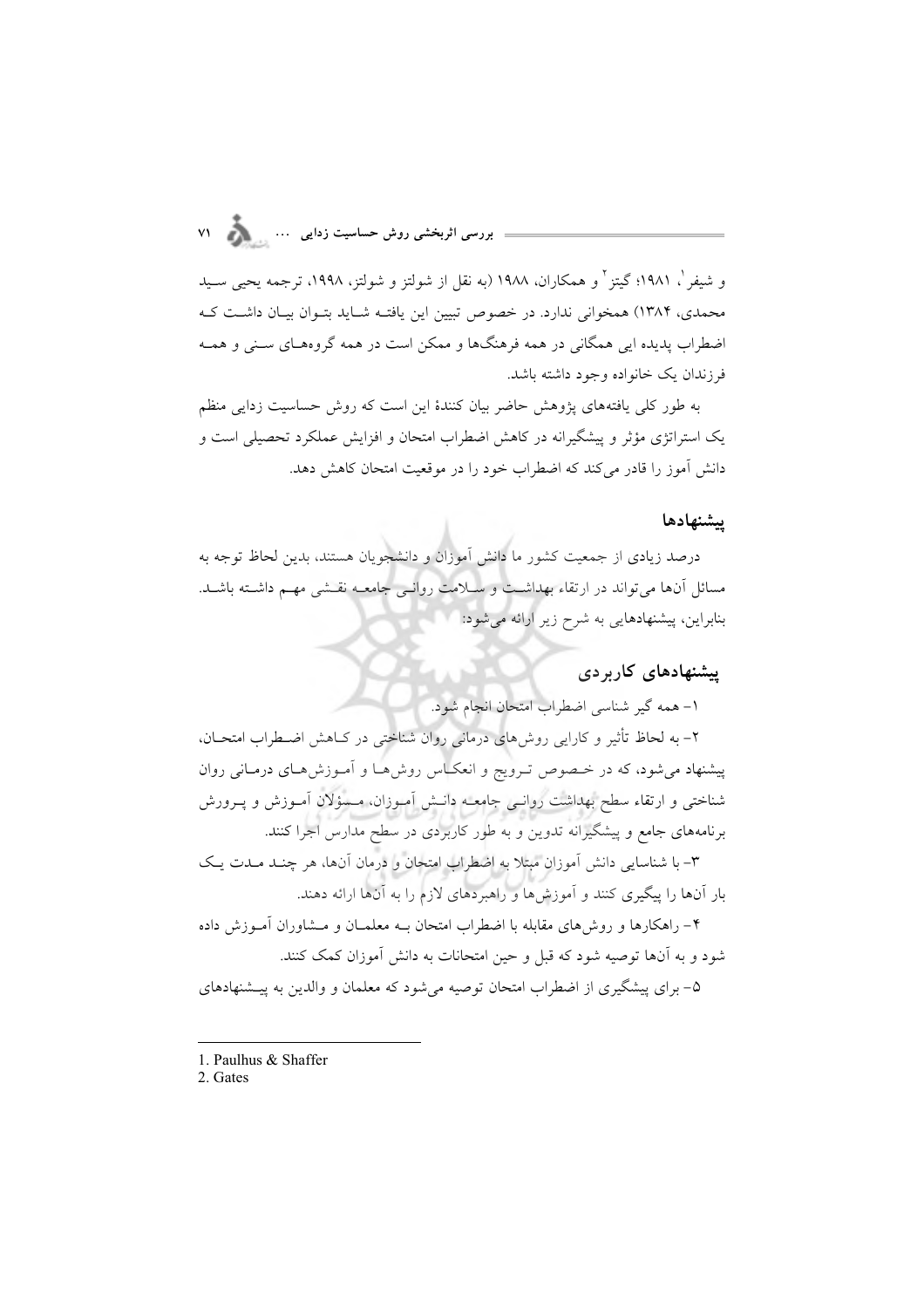۷۲<br>۷۲ هـ د مختلف اندیشههای نوین تربیتی، دورهٔ ۴ / شماره ۳

زير توجه كنند:

الف- آموزش مهارتهای مقابله با امتحان به دانش آموزان. ب– آموزش مهارتهای مطالعه به دانش آموزان. ب- آموزش توجه و تمرکز به دانش آموزان. ۶–ایجاد آمادگیهای روانی و فیزیکی و توجه به فضای روان شناختی دانش آمـوز در ایــام امتحان. ٧-تقويت احساس كارآمدي و عزت نفس دانش آموزان.

٨– انجام امتحان در موقعیتهای مختلف. ۹- آموزش تحمل ناکامیها و شکستها به دانش آموزان. ۱۰– انتظارات واقع بینانه و متناسب با توان و استعدادهای دانش آموزان. ۱۱– استفاده از جملات و تصاویر فکاهی در سربرگهای امتحانی دانش آموزان.

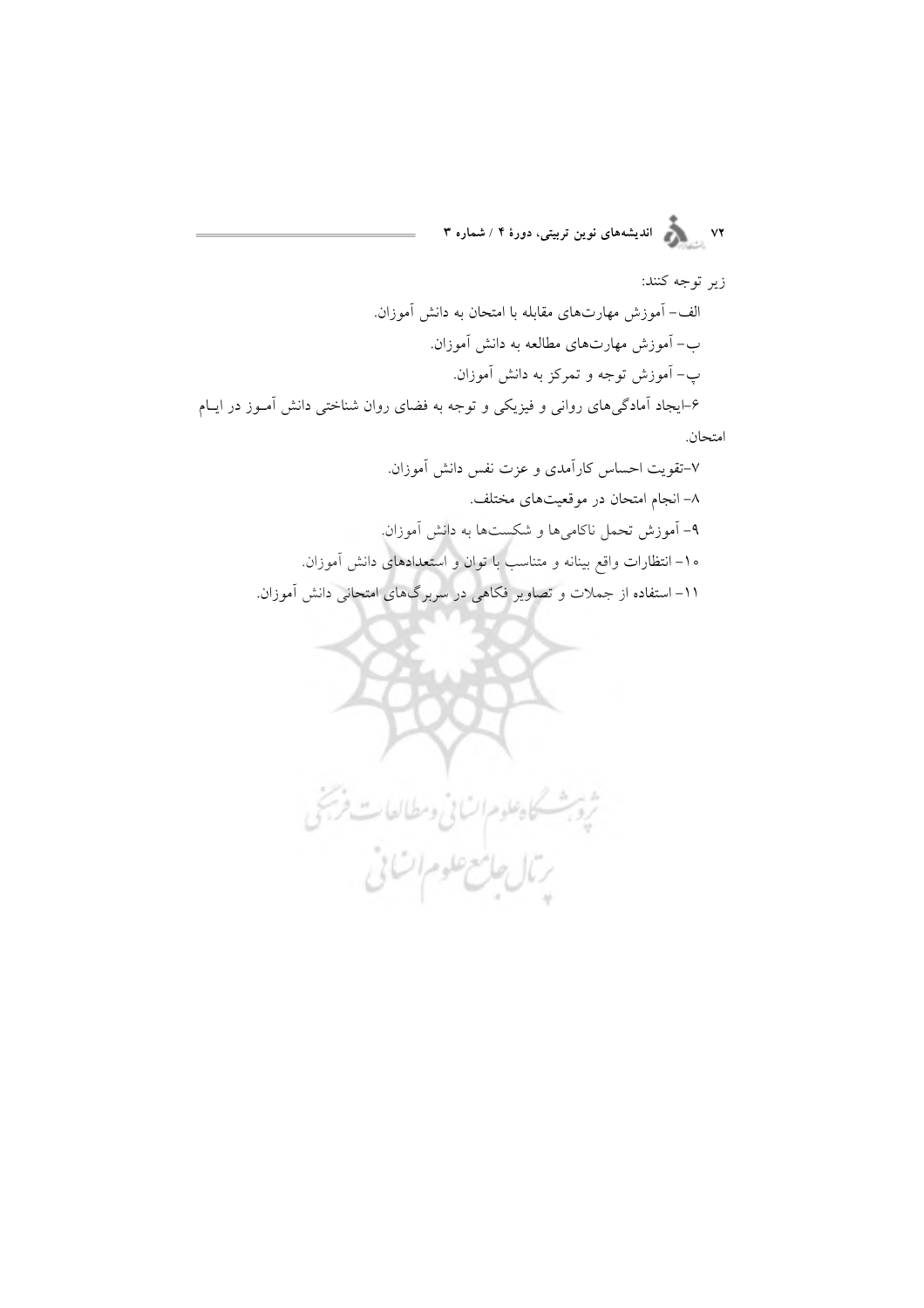$$
\text{vr} \quad \bullet \quad \bullet \quad \bullet \quad \bullet \quad \bullet \quad \bullet \quad \bullet
$$

## منابع

 ("-\$. "4 !"# (' ? O (\$ (. GHDG) t; (6 =9\$ 9" .-" " \$ > -8 4 !# 1 ( , .- 
 ( ' @1 , ?" ("-\$. ?\*"= "4 !"# @" - " (. GHED) M6 \$ \$ 9" .8 1 %&' (- )\*+ ( ,-8 7 ( )7' ( .(;T;T ?Y6 ( '
 @1 @ "4 (4 ?B/ )3- @?& (. GHDJ) 98 ( O9
 8 O9 . / %&'" (" - ) \*+ ( )7' @, ?\*= (. GHDG) (6(2 8 4N( .KJz / EKzG .1 (R
O ?2W 4 !# 1 (7'" @--\$ , .k/ (\$ (. GHDz) \*4Y @ ;6 )8 |2\$ ( 1 >" 0" "7 -"8 " ("# !"# "1 \$ %&' - )( \*+ . KGGFG`G (' (\$/ PA9! ?2W - ('

- American Psychiatric Association, (1994). *Diagnostic and Statictical Manual of Mental Disorders*(3<sup>rd</sup> Ed), Washington, DC. Author.
- Anton, W. D, & Lillridge, E. M, (1991). Case studies of test anxious students. In C. D. Spielberger & P. R. Vagg (Eds. ),*Test anxiety: Theory, assessment, and treatment*, Washington, DC: Hemisphere/ Hastead.
- Bandalos, D. L & Yates, K, (1995). Effects of math self- concept, perceived self –efficacy, and attribution for failure and success on test anxiety, *Journal of Educational Psychology*, Vol. 87(4), PP. 611-623.
- EL-Zahhar, N, (1991). Cultural and sexual differences in test anxiety, trait anxiety and arousability, *Journal of Cross Cultural Psychology,* Vol. 22(2), PP. 228 -249.
- Hembree, R, (1988). Correlates, causes, effects and treatment of test anxiety, *Review of Educational Research,* Vol. 1, PP. 47-77.
- Hudesman, J. Loveday, C. & Woods, N, (1984). Desensitization of test anxious urban community college students and resulting changes in grande point average, *Journal of Clinical Psychology,* Vol. 40(1), PP. 65-67.
- Kennedy, D & Doepke, K. J, (1999). Multicomponent treatment of a test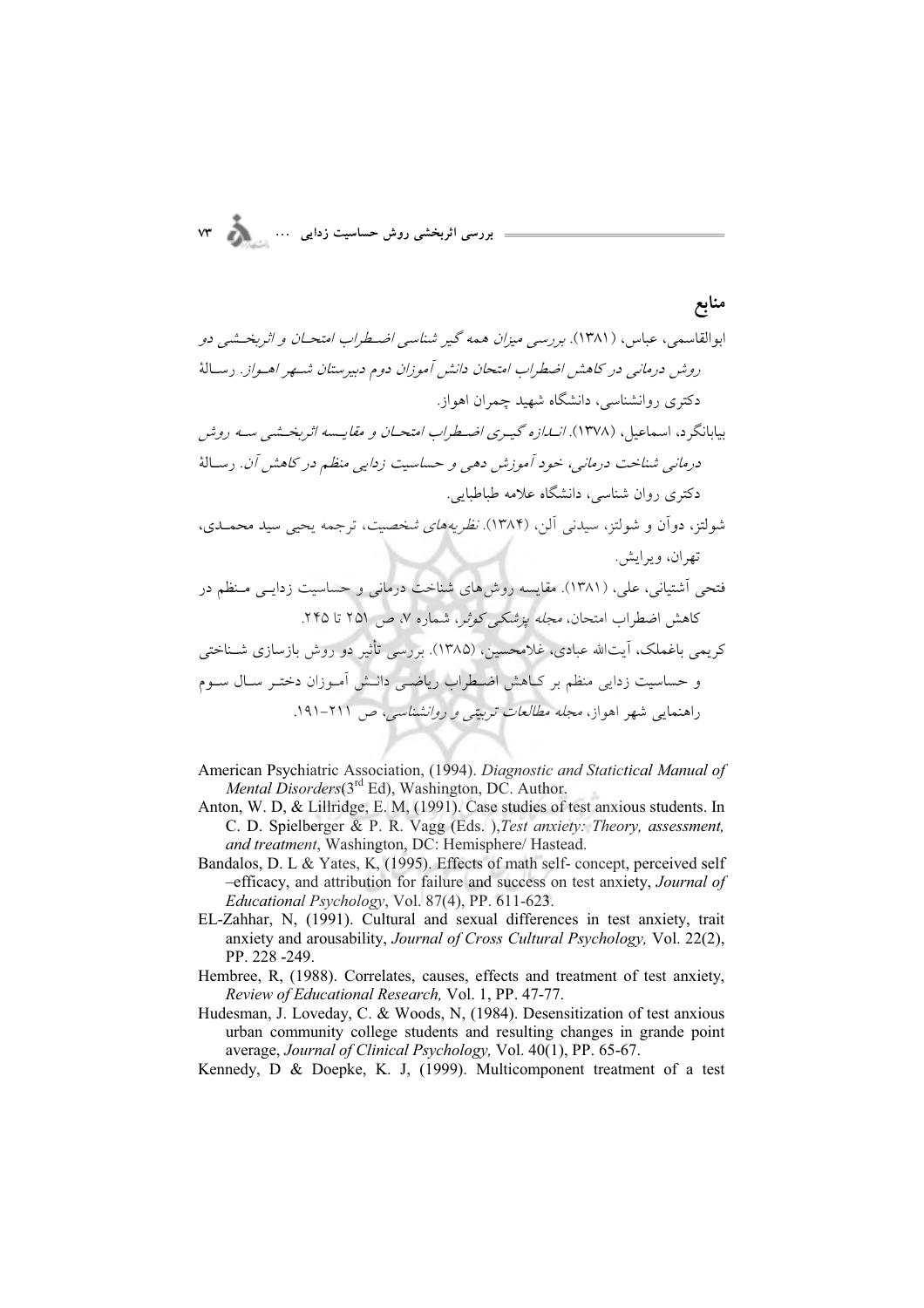۷۴ **) از از ایشههای نوین تربیتی، دورهٔ ۴ / شماره ۳** 

anxious college student, *Education and Treatment of Children,* Vol. 22(2).

- Kerjcie, R. V & Morgan, D. W, (1970). Determining sample size for research*, Activities, Educational and Pasychological Measurments,* 30.
- Kratochwill, A. R, (1985). Selection of target behaviors in behavioral consulation, *Behavioral Assessment,* Vol. 7, PP. 49-61.
- Melink, J & Russel, R. W, (1976). Hypnosis versus systematic desensitization in the treatment of test anxiety, *Journal of Counseling Psychology,* Vol. 23, PP. 291-295.
- Naveh- Benjamin, M, (1991). A comparisons of training programs intended for different types of test anxious students, *Journal of Educational Psychology,* Vol. 83, PP. 134-139.
- Parker, J. C, Vagg, P. R & Papasdorf, J. K, (1995). Systematic desensitization, cognitive coping and biofeedback in reduction of test anxiety. In C. D Spielberger & P. R. Vagg (Eds. ), *Test anxiety: Theory, assessment, and treatment* (PP. 171-182) Washington, DC: Hemisphere/ Hastead.
- Passarello, D. J. , & et al, (1999). Exploratory factor analysis of parent ratings of child and adolescent anxiety, *Psychology in the School,* Vol. 36(2), PP. 88- 100.
- Register. A. C & et al, (1991). Stress inoculation bibliotherapy in the treatment of test anxiety, *Journal of Counseling Psychology,* Vol. 38 (2), PP. 115-116.
- Sapp, M, (1994). Cognitive behavioral counseling in the middle school students, *Journal of Instructional Psychology,* Vol. 21(2), PP. 161-171.
- Sapp, M, (1999). *Test anxiety: Applied research, assessment and treatment intervention*, Lanham, USA: Wiscosin University Press of America.
- Sarason, I. G, (1975). Anxiety and self- preoccupation, In I. G. Sarason & C. D. Spielberger (Eds. ), *Stress and anxiety* (Vol. 2), New York, Hemisphere/ Hastead.
- Sarason, I. G, (1980). Introduction to the study of test anxiety. In I. G. Sarason, (Eds. ), *Test anxiety: Theory, research, and applications* (PP. 3-14). Hillsdale New Jersy: Lawrence Erlbaum.
- Sarason, I. G & Stoops, R, (1978). Test anxiety and the passage of time, *Journal of Counsuliting and Clinical Psychology,* Vol. 46, PP. 106-109.
- Schneider, W. L, & Nevid, J. S, (1993). Overcoming math anxiety: A comparison of stress inoculation training and systematic desensitization, *Journal of College Student Development,* Vol. 34(4), PP. 283-288.
- Sieber, J. E, (1980). Defining test anxiety: Problems and approaches. In I. G. Sarason (Eds. ), *Test anxiety: Theory, research and applications* (15-42). Hillsdale, NJ: Lawrence Erlbaum.
- Snyder, A. L & Deffenbacher, J. L, (1977). Comparison of relaxation as self control and systematic desensitization in the treatment of test anxiety, *Journal of Consulting Psychology,* Vol. 45(6), PP. 1202-1203.
- Speilberger, C. D, (1980). Prelimin*ary Professional Manual for the Test Anxiety Inventory,* Palo Alo, CA: Consulting Psychologist Press.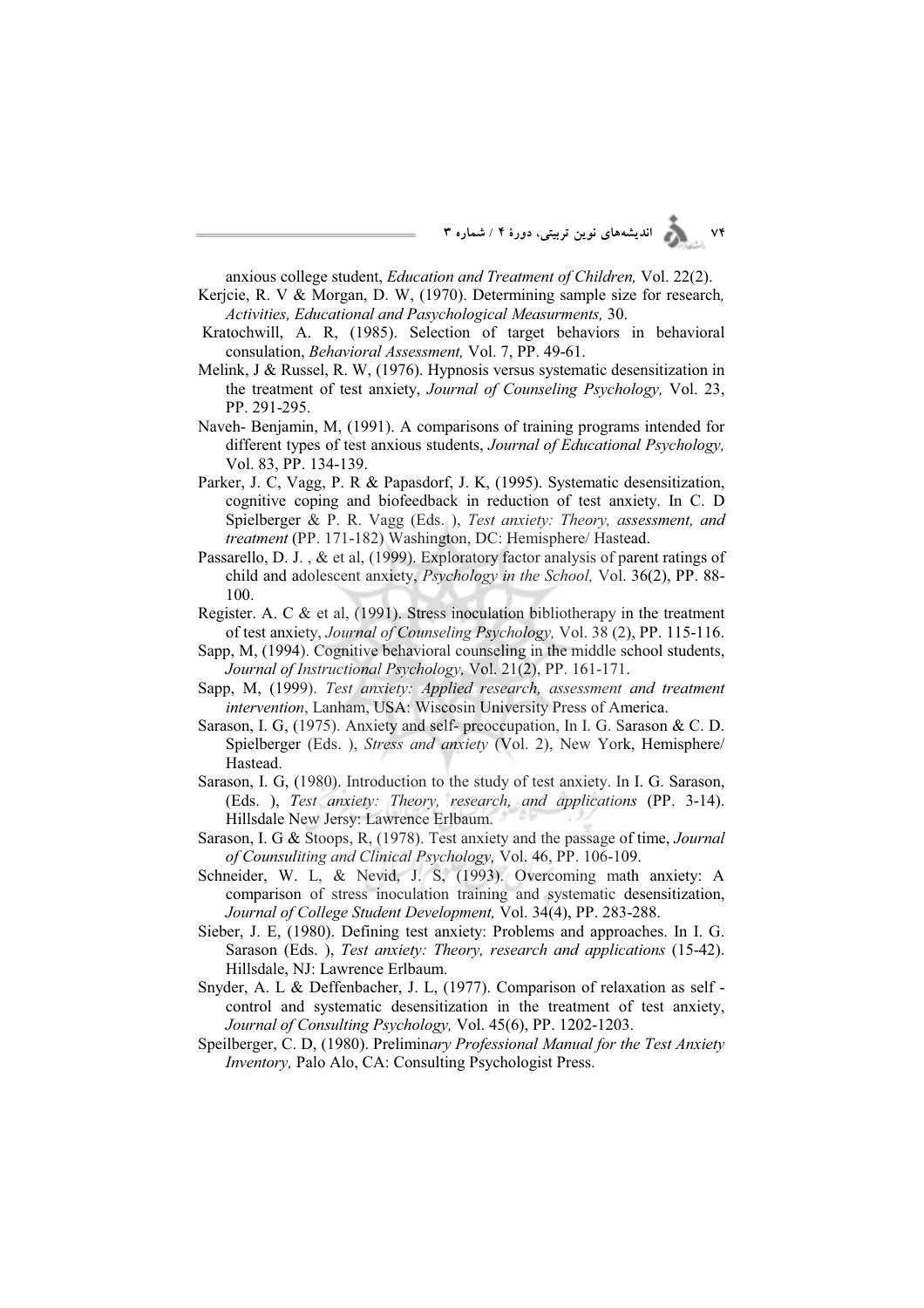Speilberger, C. D, (1995). Test anxiety: Theory, assessment and treatment, Taylord Francis Washington, DC, Us, XV.

Vagg, P. R & Papsdorf, J. D, (1995). Cognitive therapy, study skills training, and biofeedback in P. R. Vagg (Eds.), Test anxiety: theory, assessment, and treatment, Vol. 9, PP. 183-194. Washington, DC: Taylor and Francis.

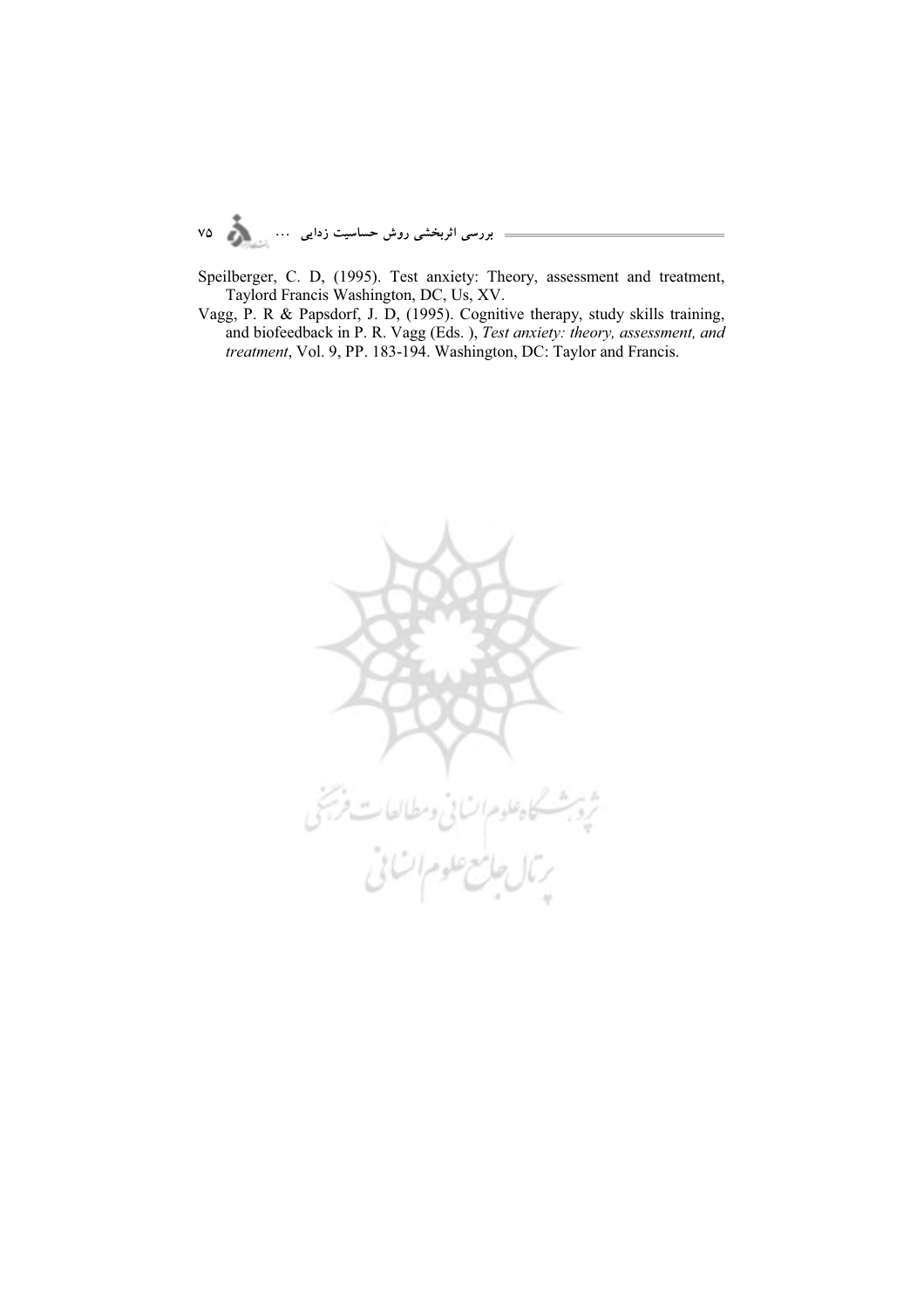۷۶<br>۷۶ - مسلم الدیشههای نوین تربیتی، دورهٔ ۴ / شماره ۳

فهرست سلسله مراتب اضطراب امتحان (ضميمه شماره ۱)

١- شما به طور مرتب در كلاس درس حضور داريد. ۲– آگاه می شوید که فرد دیگری امتحان دارد. ۳- در منزل در حال مطالعه یک تکلیف معمولی هستید. ۴- در کلاس درس، معلم امتحان مهمی برای دو هفته دیگر مشخص کرده است. ۵– در منزل مرور و مطالعه امتحان هفته أينده را شروع مي كنيد. ۶– در منزل سه روز قبل از امتحان مطالعه می کنید. ٧- روز قبل از امتحان با دانش آموزان دیگر دربارهٔ امتحان فردا صحبت می کنید. ٨– روز امتحان است. يک ساعت وقت مطالعه داريد. ۹- روز امتحان است. اکنون به سمت محل امتحان حرکت می کنید. ۱۰- بیرون کلاس امتحان ایستاده اید و بـا دانــش اَمـوزان دیگـر دربــاره امتحــان صــحبت مے کنید.

١١- در كلاس امتحان نشسته ايد و منتظر توزيع اوراق امتحان هستيد. ١٢- درست قبل از امتحان است. متوجه مي شويد دانش آموزي سؤالي را مطرح مي كند كه احتمالاً در امتحان خواهد آمد و شما جواب اَن را بلد نیستید.

١٣- در حال انجام يک امتحان مهم هستيد. در حالي که تـلاش مـيکنيـد تـا بــه يکـي از سؤالها پاسخ دهید متوجه میشوید که سایر دانش آموزان به سرعت در حال جــواب دادن بــه سؤالها هستند.

۱۴– هنگامی که در حال امتحان دادن هستید با سؤالی مواجه مـیشـوید کــه جــواب آن را میدانید. آن را رها می کنید.

١٥- در محل امتحان هستيد، معلم اعلام مي كند ٣٥ دقيقه وقت باقي مانده است، امـا شـما یک ساعت وقت نیاز دارید.

١۶- در محل امتحان هستيد، معلم اعلام مي كند ١٥ دقيقه وقت باقي مانده است، امـا شـما یک ساعت وقت نیاز دارید.

١٧- بعد از امتحان كلاس را ترك مى كنيد و با دانش آموزان ديگر درباره امتحـان صـحبت